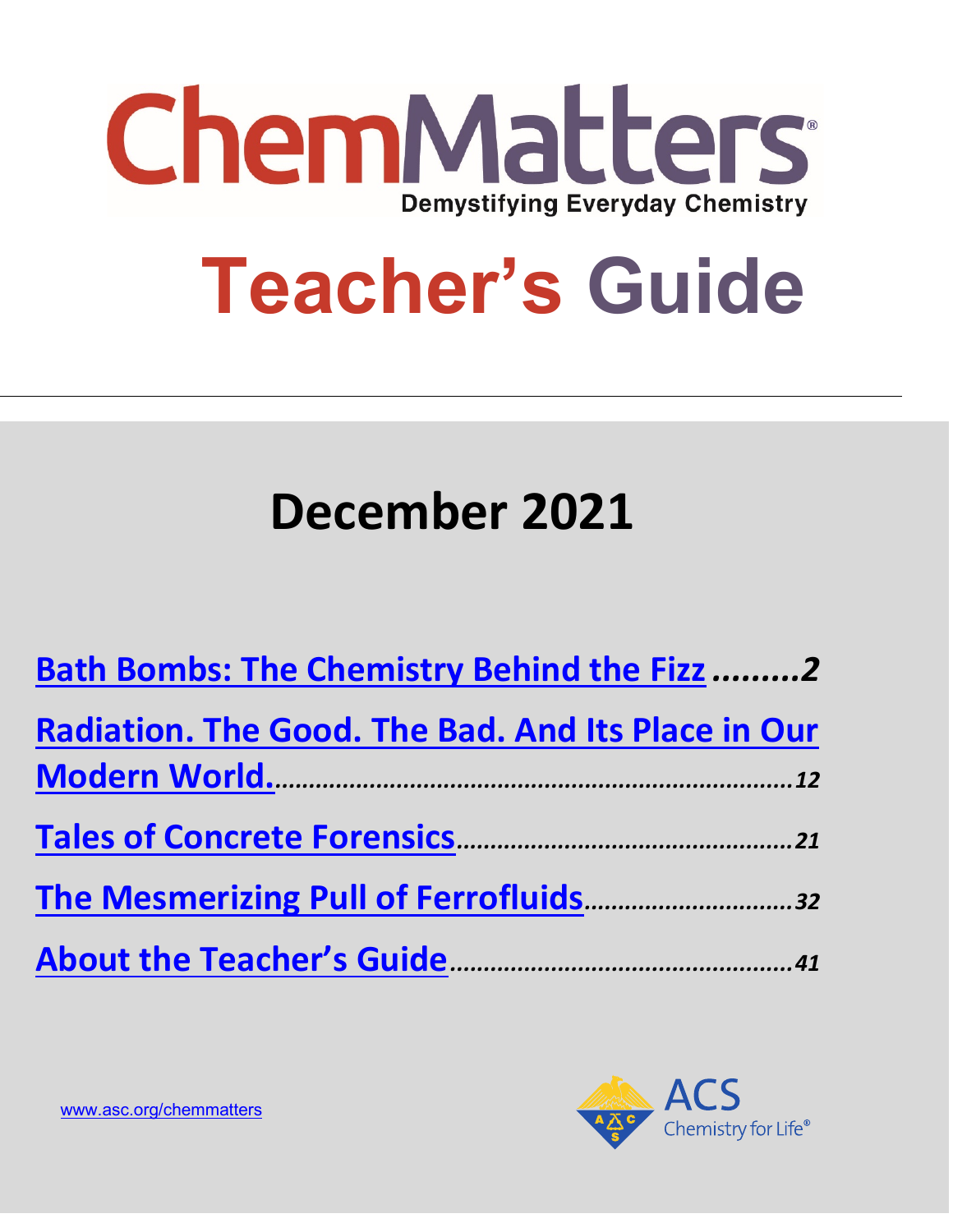Bath Bombs: The Chemistry Behind the Fizz*,* December 2021



# **Teacher's Guide**

# <span id="page-1-0"></span>**Bath Bombs: The Chemistry Behind the Fizz** *December 2021*

# **Table of Contents**

### *[Anticipation Guide 3](#page-2-0)*

Activate students' prior knowledge and engage them before they read the article.

### *[Reading Comprehension Questions](#page-3-0) 4*

These questions are designed to help students read the article (and graphics) carefully. They can help the teacher assess how well students understand the content and help direct the need for follow-up discussions and/or activities. You'll find the questions ordered in increasing difficulty.

### *[Graphic Organizer](#page-5-0) 6*

This helps students locate and analyze information from the article. Students should use their own words and not copy entire sentences from the article. Encourage the use of bullet points.

### *[Answers](#page-6-0) 7*

Access the answers to reading comprehension questions and a rubric to assess the graphic organizer.

### *[Additional Resources](#page-9-0) 10*

Here you will find additional labs, simulations, lessons, and project ideas that you can use with your students alongside this article.

### *[Chemistry Concepts, Standards, and Teaching Strategies](#page-10-0) 11*

2

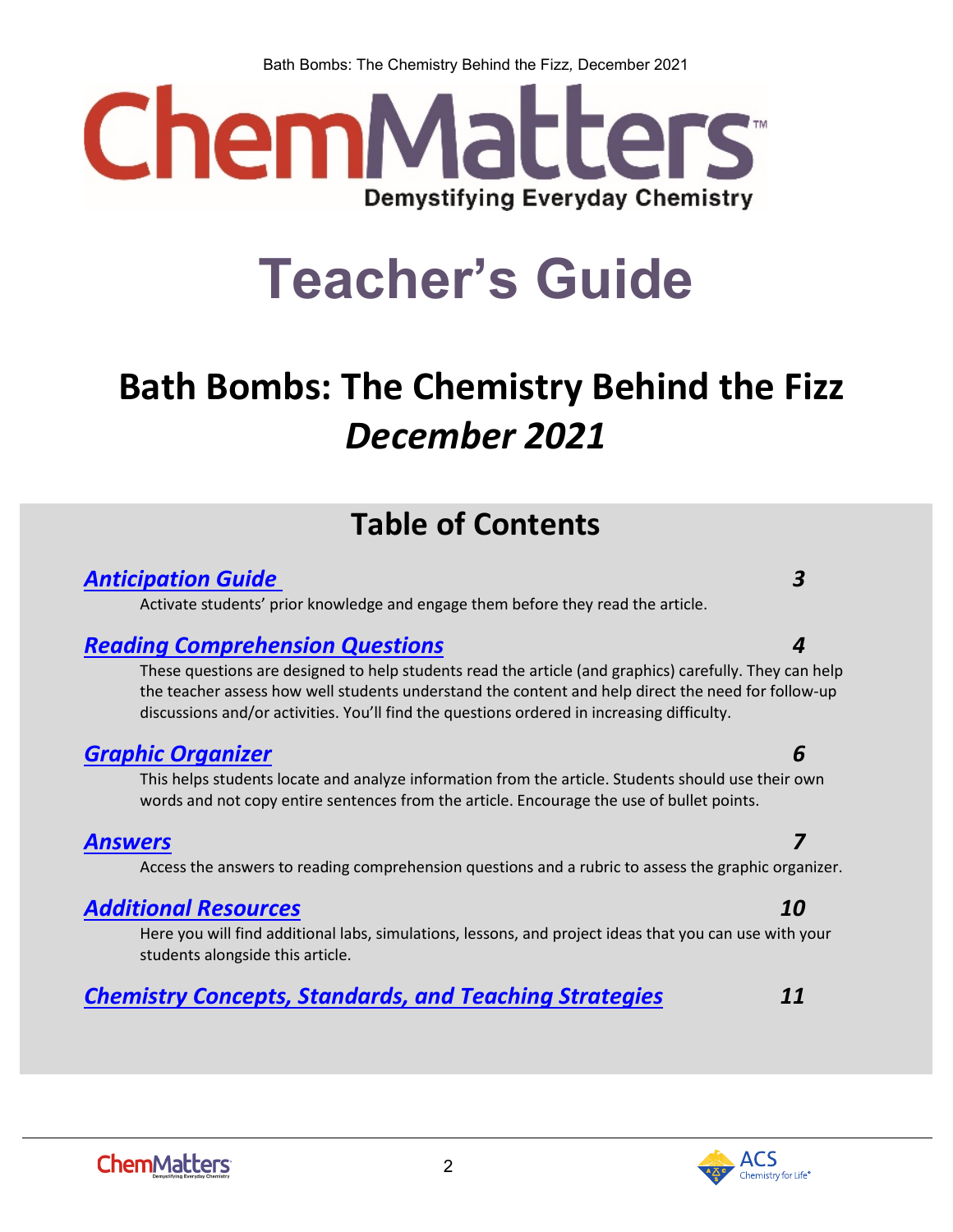# <span id="page-2-0"></span>**Anticipation Guide**

Name:

**Directions:** *Before reading the article***,** in the first column, write "A" or "D," indicating your **A**greement or **D**isagreement with each statement. Complete the activity in the box.

As you read, compare your opinions with information from the article. In the space under each statement, cite information from the article that supports or refutes your original ideas.

| Me | a article that oupp<br><b>Text</b><br><b>Statement</b> |                                                                                                             |
|----|--------------------------------------------------------|-------------------------------------------------------------------------------------------------------------|
|    |                                                        | 1. Water is needed as a solvent for bath bombs to work.                                                     |
|    |                                                        | 2. Bath bombs and Alka-Seltzer are based on a simple acid-base reaction.                                    |
|    |                                                        | 3. Baking soda is a weak acid.                                                                              |
|    |                                                        | 4. Citric acid is a strong acid.                                                                            |
|    |                                                        | 5. Water is a polar molecule because hydrogen is more electronegative than oxygen.                          |
|    |                                                        | 6. Cool bath water causes the bath bomb fizz faster than warm water.                                        |
|    |                                                        | 7. Epsom salts soothe rashes.                                                                               |
|    |                                                        | 8. Epsom salts contain magnesium.                                                                           |
|    |                                                        | 9. Both artificial and naturally derived fragrances can cause contact dermatitis.                           |
|    |                                                        | 10. Linalool, found in lavender and citrus, is a compound composed of only carbon,<br>hydrogen, and oxygen. |

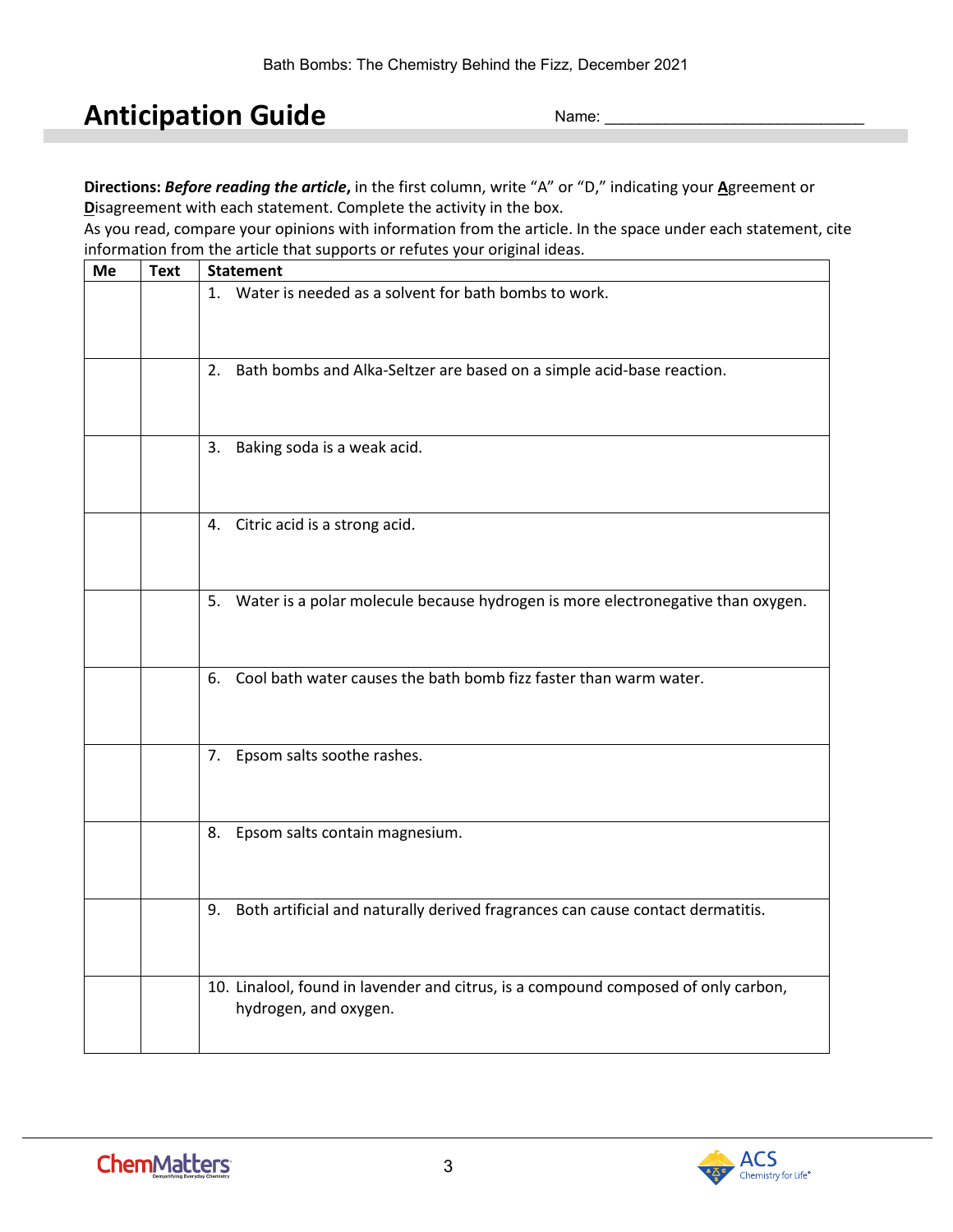# <span id="page-3-0"></span>**Student Reading Comprehension Questions**

Name:

**Directions**: Use the article to answer the questions below.

1. Explain how a water molecule "pulls apart" the sodium bicarbonate molecule into its separate ions.

2. What are some uses for citric acid (and other similar weak acids)?

- 3. State some health benefits from Epsom salts. What are some "claimed" (but not yet confirmed benefits?
- 4. Why is the element magnesium so important to the human body?
- 5. What are some ways a bath bomb could affect a person's skin?

6. Think of how molecules move, and the effect of temperature on their movements. Explain how a bath bomb would react more quickly in warm water versus cold water, in terms of molecular motions.

7. What are some reasons that you would not get a chemical or acid burn from the citric acid in the bath bombs?

8. Look at a model of the water molecule. Explain why its angular/bent shape allows the water molecule to be polar. If the molecule was linear, how would that affect the polarity of water?

9. Explain why citric acid is a weak acid and hydrochloric acid is a strong acid (you may need to research on the differences between strong and weak acids).

10. Look up the definition of "spectator ion." What is a spectator ion? Look at the reaction in the section called "The Fizz Effect." What ion (or ions) could be considered a spectator ion, and why?

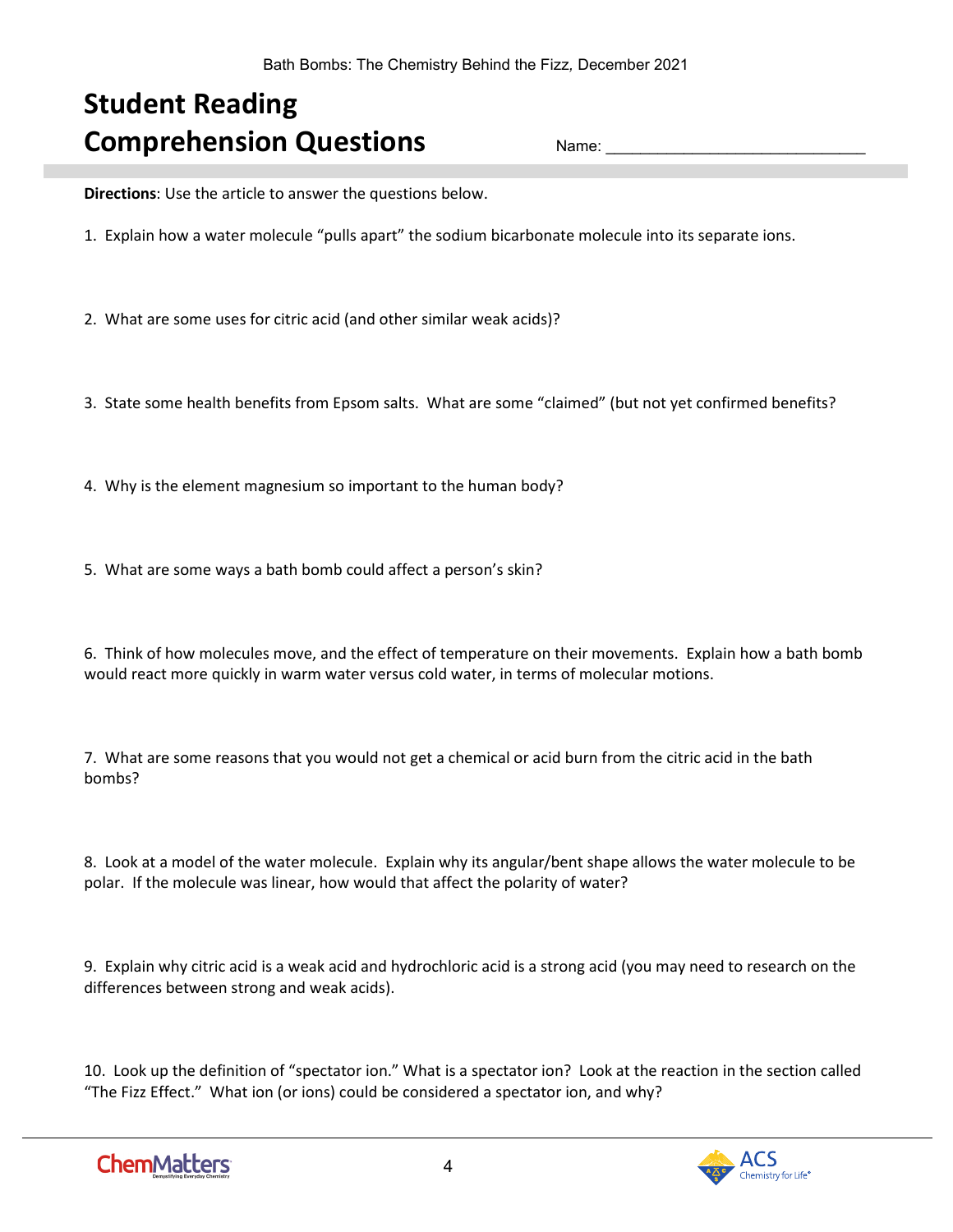### **Student Reading Comprehension Questions, cont.**

11. Research the concept of Bronsted acids and bases. Define what a Bronsted acid is, and what a Bronsted base is. Explain why the reaction in the section "The Fizz Effect" is an example of a Bronsted acid/base reaction. Label the compounds as either Bronsted acids or bases.

#### **Questions for Further Learning**

#### *Write your answers on another piece of paper if needed.*

1. Do internet research on aromatic hydrocarbons. What is the common structure of an aromatic hydrocarbon molecule? Find some examples of these compounds, and the odor they create.

2. One of the uses for citric acid is to prevent the browning of some fruits, especially apples. Research and explain why browning occurs and how citric acid prevents it.

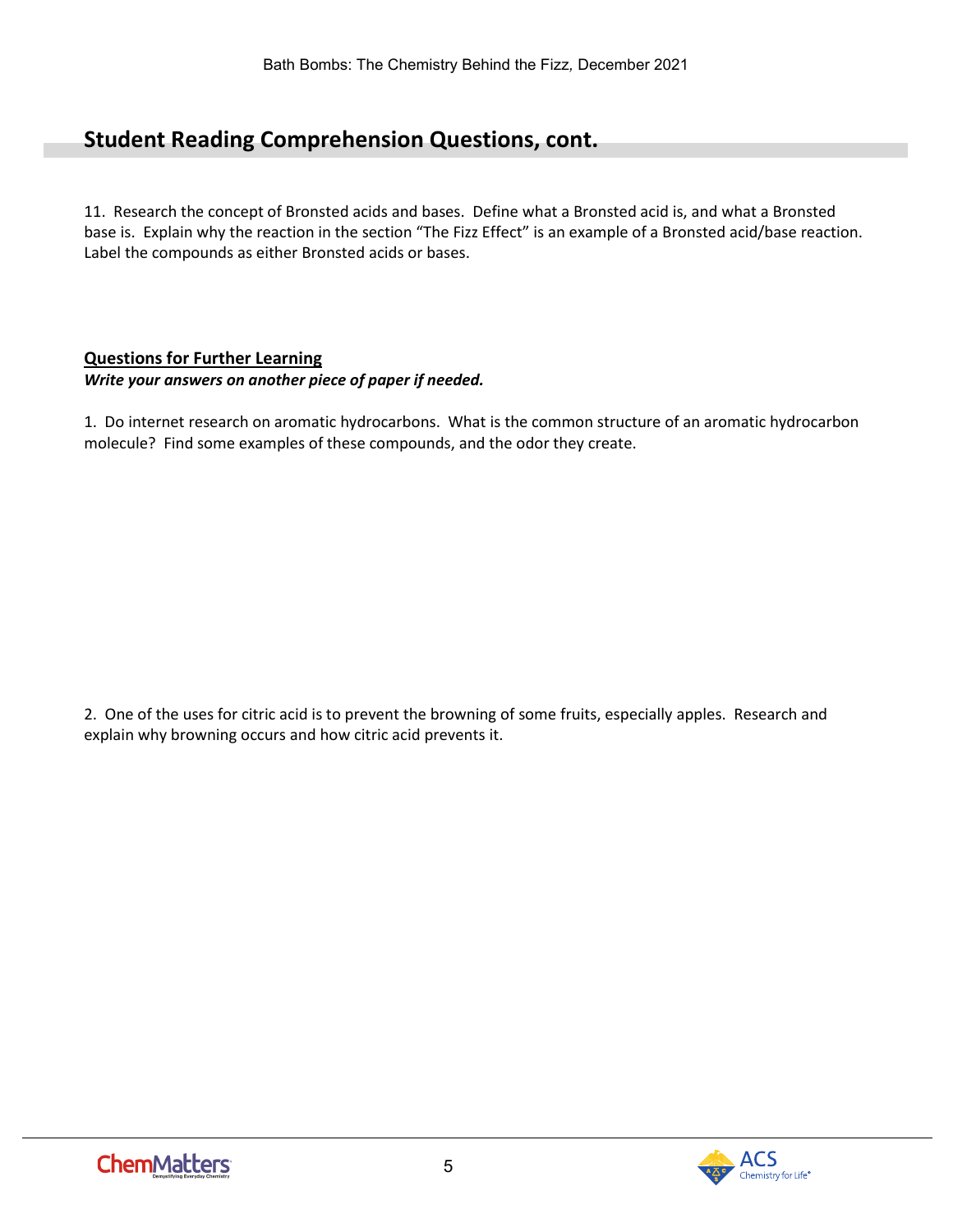# <span id="page-5-0"></span>**Graphic Organizer**

Name: \_\_\_\_\_\_\_\_\_\_\_\_\_\_\_\_\_\_\_\_\_\_\_\_\_\_\_\_\_\_

**Directions**: As you read, complete the graphic organizer below to describe the chemicals often found in bath bombs.

| Ingredient         | <b>Chemical Formula</b> | Purpose |
|--------------------|-------------------------|---------|
| <b>Baking soda</b> |                         |         |
| Citric acid        |                         |         |
| <b>Epsom salts</b> |                         |         |
| Fragrance(s)       |                         |         |

**Summary:** On the back of this sheet, write a tweet (280 characters or less) about what to look for when choosing bath bombs.

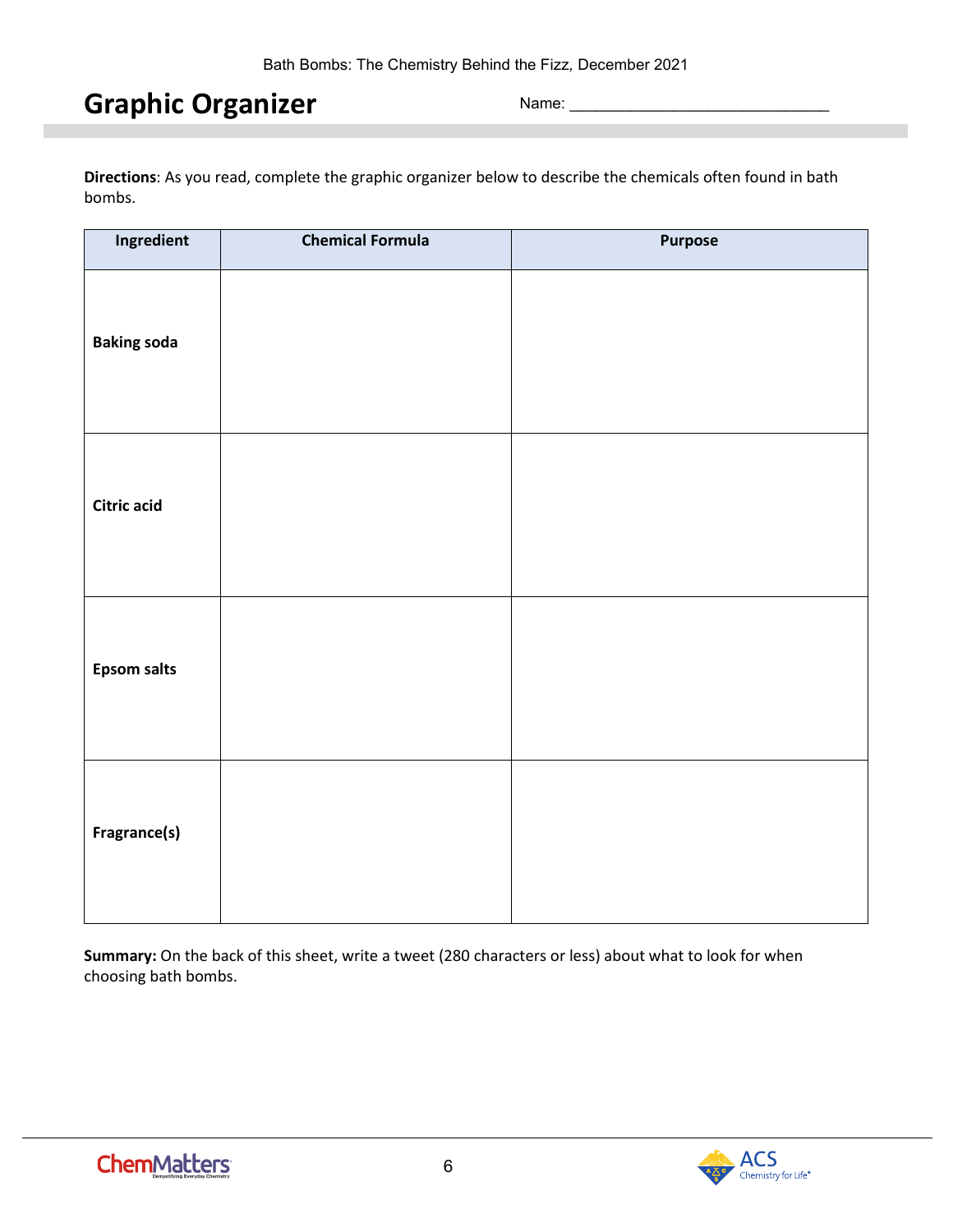# <span id="page-6-0"></span>**Answers to Reading Comprehension Questions & Graphic Organizer Rubric**

#### 1. **Explain how a water molecule "pulls apart" the sodium bicarbonate molecule into its separate ions.**

*The oxygen atom, which has a partial negative charge, will attract the positive sodium ions, and the more*  positive hydrogen end of the water molecule would attract the negative bicarbonate ion (HCO<sub>3</sub><sup>-1</sup>).

#### 2. **What are some uses for citric acid (and other similar weak acids)?**

*Citric acid is the natural acid found in citrus fruits. It is also used as an additive to preserve other foods (i.e. adding lemon juice to apples to keep them from browning).*

3**. State some health benefits from Epsom salts. What are some "claimed" (but not yet confirmed benefits?** *Epsom salts (MgSO4) helps to soothe skin rashes. Other claims, such as relieving stress or improving sleep, have not been officially confirmed.*

#### 4. **Why is the element magnesium so important to the human body?**

*Magnesium is such an important mineral for the human body. It is needed in many enzymatic reactions, for nerves, muscles, and heart.*

#### 5. **What are some ways a bath bomb could affect a person's skin?**

*The essential oils in the bath bombs could affect people with sensitive skin, causing irritations and rashes.*

#### 6. **Think of how molecules move, and the effect of temperature on their movements. Explain how a bath bomb would react more quickly in warm water versus cold water, in terms of molecular motions.**

*When temperature increases, molecules speed up. In a reaction, the faster molecules collide with more frequency, which causes the reaction to happen at a quicker rate. When you put a bath bomb in warm water, this is causing the sodium bicarbonate and citric acid molecules to warm up and move faster. They will thus react at a faster pace.*

#### 7. **What are some reasons that you would not get a chemical or acid burn from the citric acid in the bath bombs?**

*The citric acid will not burn the skin for a variety of reasons. First, the small amount of citric acid dissolved in a large amount of water dilutes the acid. Second, the sodium bicarbonate reacts with the acid to neutralize it.* 

#### 8. **Look at a model of the water molecule. Explain why its angular/bent shape allows the water molecule to be polar. If the molecule was linear, how would that affect the polarity of water?**

*Because of the angular shape of the water molecule, the negative oxygen is on one end of the molecule, and the two hydrogens are at the other end. This gives the water molecule definitive positive and negative ends, thus making it polar.* 

*If the molecule was linear, then the two hydrogen atoms would be 1800 apart from each other, on either side of the oxygen atom. This would not create definite positive and negative ends. Carbon dioxide is an example of a molecule that is not polar because of its linear shape.*



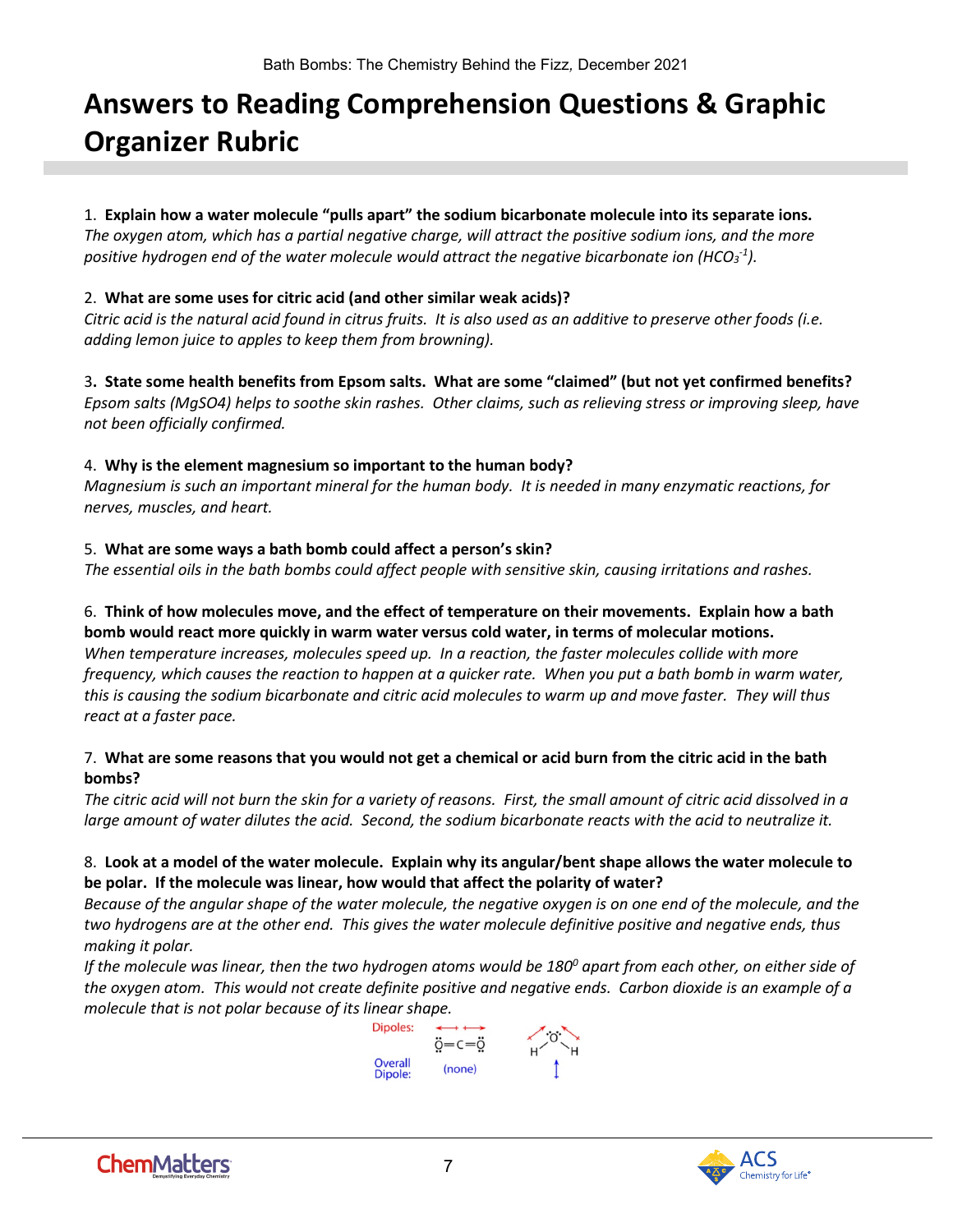#### 9. **Explain why citric acid is a weak acid and hydrochloric acid is a strong acid (you may need to research on the differences between strong and weak acids).**

*A strong acid is an acid that dissociates 100%. This means that 100% of the acid molecules produce a hydrogen ion (H+) which gives the molecule its acid properties. For example, hydrochloric acid (HCl) splits 100% into H+ and Cl- ions in water. No HCl molecules are present. In a weak acid, like citric acid, only a small percentage of acid molecules produce a hydrogen ion. For citric acid (C<sub>6</sub>H<sub>8</sub>O<sub>7</sub>), some molecules would split into H<sup>+</sup> and C<sub>6</sub>H<sub>5</sub>O<sub>7</sub>. Others would not dissociate at all, and remain C6H8O7. Therefore, the less hydrogen ions produced, the weaker the acid.*

#### 10. **Look up the definition of "spectator ion." What is a spectator ion? Look at the reaction in the section called "The Fizz Effect." What ion (or ions) could be considered a spectator ion, and why?**

*A spectator ion is an ion in a reaction that remains unchanged in any way. The spectator ion will keep its ionic charge, and remain unbonded to other ions. Consider the reaction on page 6:*

 $3N$ aHCO<sub>3</sub> + C<sub>6</sub>H<sub>8</sub>O<sub>7</sub>  $\rightarrow$  Na<sub>3</sub>C<sub>6</sub>H<sub>5</sub>O<sub>7</sub> + H<sub>2</sub>CO<sub>3</sub>

*The ionic equation is as follows:*

*3Na+ + 2HCO3 - + C6H8O7 3Na+ + C6H5O7 -3 + H2CO3 Sodium remains the same on both sides of the reaction. Therefore it is a spectator ion.* 

#### 11. **Research the concept of Bronsted acids and bases. Define what a Bronsted acid is, and what a Bronsted base is. Explain why the reaction in the section "The Fizz Effect" is an example of a Bronsted acid/base reaction. Label the compounds as either Bronsted acids or bases.**

*A Bronsted acid is a molecule that donates a hydrogen ion (H+) to another molecule. The molecule that accepts the hydrogen ion is a Bronsted base. Using the ionic equation from above:*

*3Na+ + 2HCO3 - + C6H8O7 3Na+ + C6H5O7 -3 + H2CO3*

*The citric acid molecule, C<sub>6</sub>H<sub>8</sub>O<sub>7</sub>, loses 3 hydrogen ions to become C<sub>6</sub>H<sub>5</sub>O<sub>7</sub><sup>3</sup>. The bicarbonate ion, HCO<sub>3</sub>, gains the hydrogens to become H2CO3.* 

#### **Questions for Further Learning**

1**. Do internet research on aromatic hydrocarbons. What is the common structure of an aromatic hydrocarbon molecule? Find some examples of these compounds, and the odor they create.**

*Aromatic hydrocarbons (or aromatic compounds) are organic compounds that create an odor. There are many artificial smells that are made by these aromatic compounds. All aromatic compounds contain a benzene ring in them. An online search can yield many examples.*

#### **2. One of the uses for citric acid is to prevent the browning of some fruits, especially apples. Research and explain why browning occurs and how citric acid prevents it.**

*The process is called enzymatic browning. Specific enzymes react and cause the fruit or vegetable to turn brown. The students can find the chemical reaction for enzymatic browning and find ways to slow or prevent it in foods.*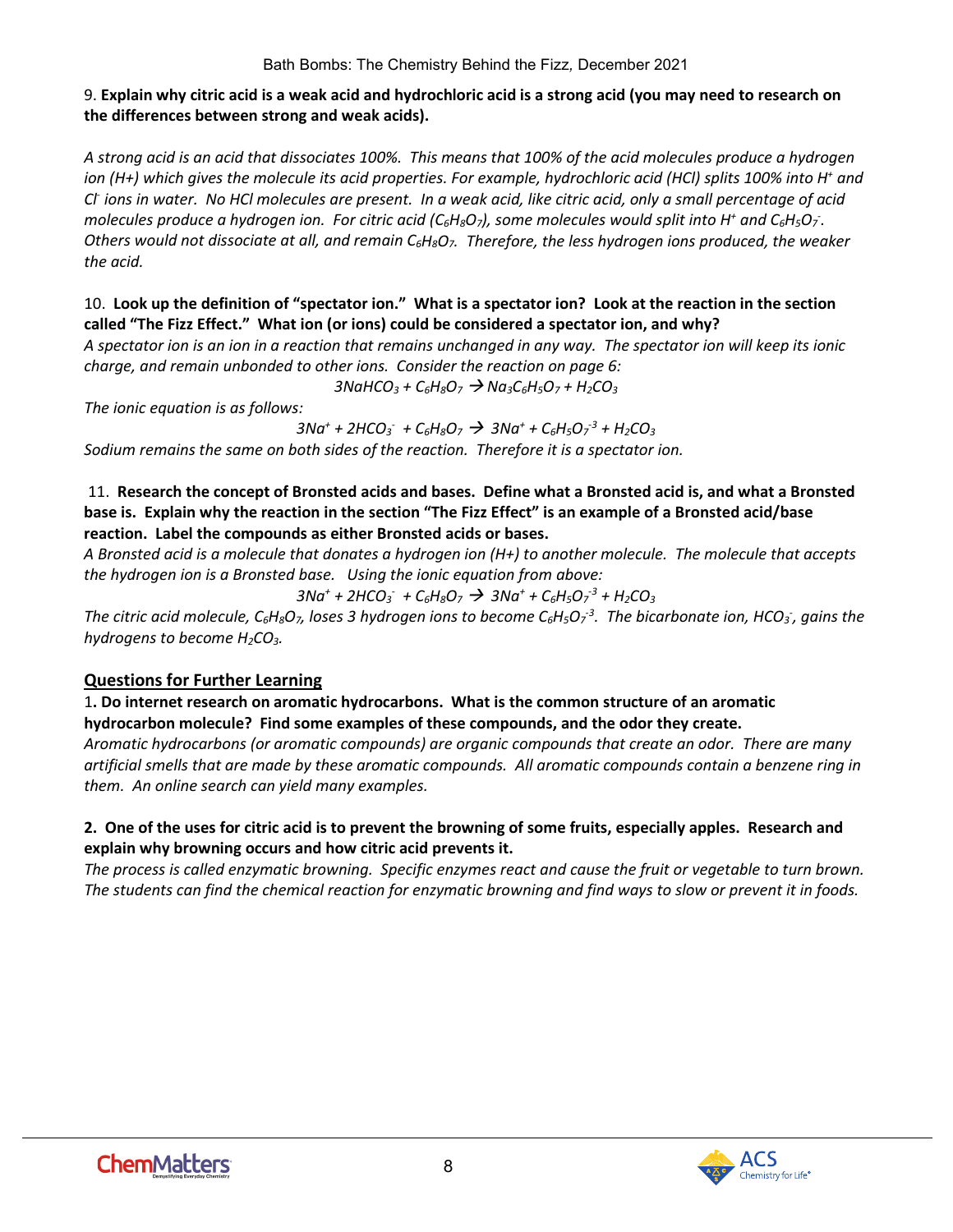## **Graphic Organizer Rubric**

If you use the Graphic Organizer to evaluate student performance, you may want to develop a grading rubric such as the one below.

| <b>Score</b> | <b>Description</b> | <b>Evidence</b>                                                        |
|--------------|--------------------|------------------------------------------------------------------------|
| 4            | Excellent          | Complete; details provided; demonstrates deep understanding.           |
| 3            | Good               | Complete; few details provided; demonstrates some understanding.       |
|              | Fair               | Incomplete; few details provided; some misconceptions evident.         |
|              | Poor               | Very incomplete; no details provided; many misconceptions evident.     |
| 0            | Not acceptable     | So incomplete that no judgment can be made about student understanding |

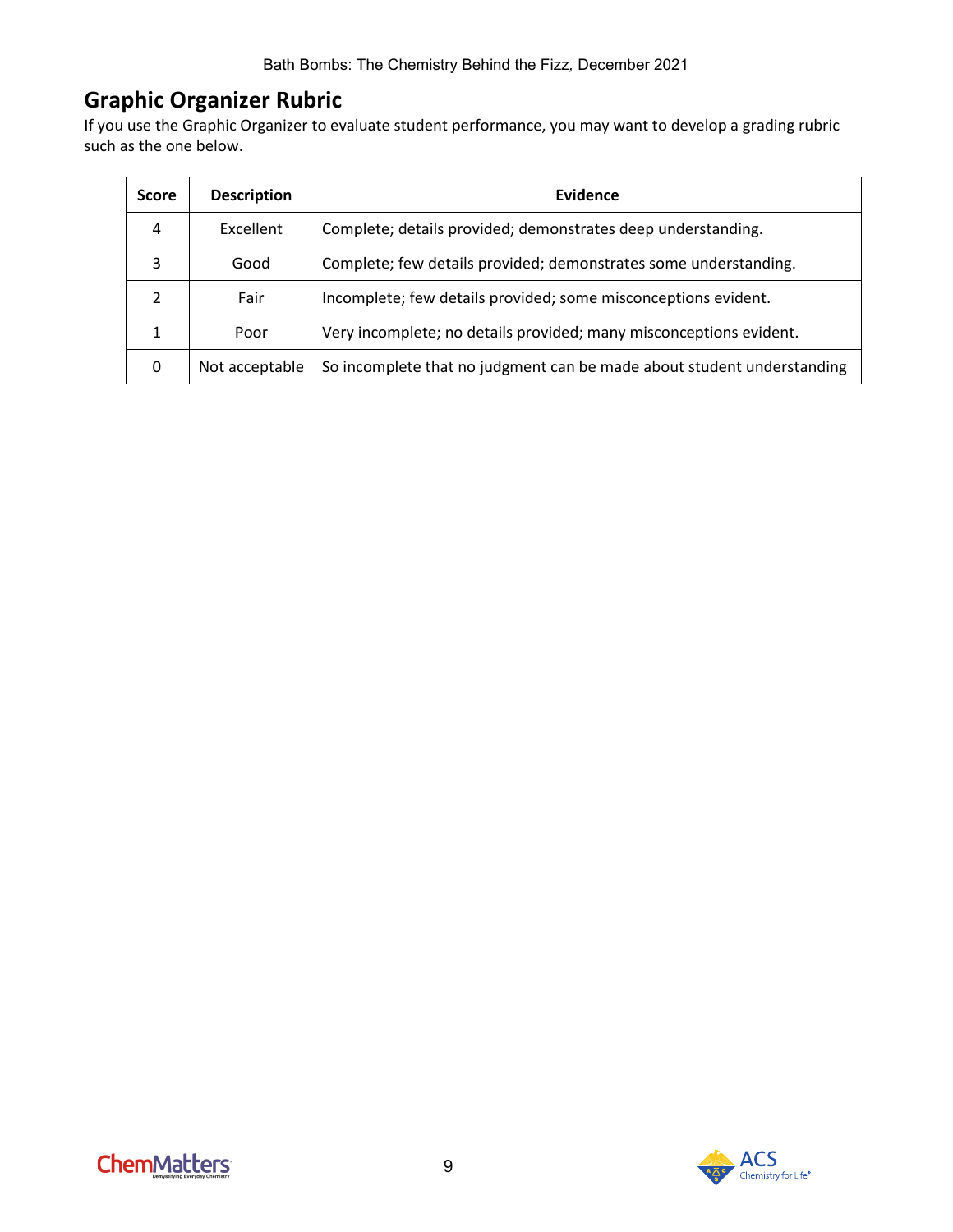# **Additional Resources**

#### <span id="page-9-0"></span>**Simulations**

**Acid/Base Solutions PhET Simulation**: Students can learn about acid and base strengths and learn how different tools such as a pH meter and pH paper can help identify whether a solution is an acid or base. Students cand determine whether a solution is a strong or weak acid or base and whether a solution is concentrated or diluted. <https://phet.colorado.edu/en/simulations/acid-base-solutions>

#### **Lessons and lesson plans**

**Esterfication Lab:** Students will make at least six esters from different combinations of available organic acids and alcohols. In addition, they will attempt to identify the scent of each ester that is created. <https://teachchemistry.org/classroom-resources/esterfication>

**Calculating Acid in Lemon-Lime Soda Lab:** students will investigate the molarity of citric acid in a clear, lemonlime flavored soft drink through titrations with 0.10M NaOH and an indicator

<https://teachchemistry.org/classroom-resources/calculating-acid-in-lemon-lime-soda>

**Science of Bath Bombs Video: Learn about the acid-base chemistry in bath bombs.** <https://youtu.be/UT1qWPeY5mA>

#### **Other Resources**

**Enzymatic Browning: A resource explaining the process of enzymatic browning in food.** [https://nieonline.com/downloads/fighting\\_with\\_food/keeping\\_it\\_fresh.pdf](https://nieonline.com/downloads/fighting_with_food/keeping_it_fresh.pdf) **Why do apple slices turn brown after being cut?:**  <https://www.scientificamerican.com/article/experts-why-cut-apples-turn-brown/> **A Guide to Acids, Acid Strength, and Concentration Compound Interest Infographic:**  <https://www.compoundchem.com/2016/09/28/acids/> **Table of esters and their smells:** <https://jameskennedymonash.files.wordpress.com/2013/12/table-of-esters-and-their-smells.jpg>

### **Projects and extension activities**

**How to make bath bombs at home:**  <https://www.popsci.com/how-to-make-your-own-bath-bombs/>

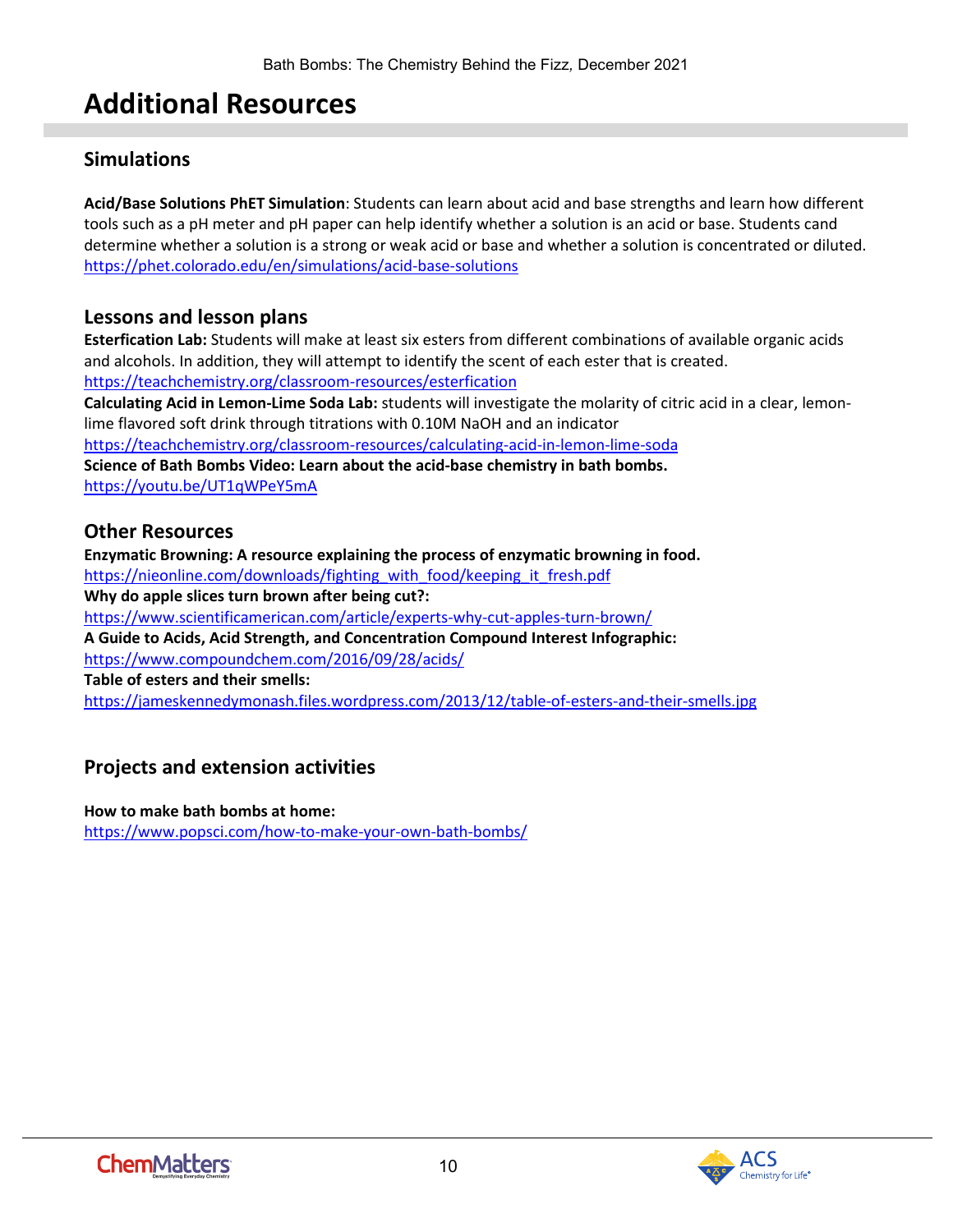# <span id="page-10-0"></span>**Chemistry Concepts, Standards, and Teaching Strategies**

#### **Connections to Chemistry Concepts**

The following chemistry concepts are highlighted in this article:

- Acid-base reactions
- Strong vs. weak acids/bases
- Solute/solvent
- Electronegativity

#### **Correlations to Next Generation Science Standards**

This article can be used to achieve the following performance expectations of NGSS:

#### **HS-PS1-2.**

Construct and revise an explanation for the outcome of a simple chemical reaction based on the outermost electron states of atoms, trends in the periodic table, and knowledge of the patterns of chemical properties.

#### **Disciplinary Core Ideas:**

• PS.1.B: Chemical Reactions

#### **Crosscutting Concepts:**

- Patterns
- Structure and function
- Cause and effect

#### **Science and Engineering Practices:**

• Constructing explanations and designing solutions

#### **Nature of Science:**

• Science addresses questions about the natural and material world

#### **Correlations to Common Core State Standards**

See how *ChemMatters* correlates to the **[Common Core State Standards](https://www.acs.org/content/acs/en/education/resources/highschool/chemmatters/teachers-guide.html)** online.

#### **Teaching Strategies**

Consider the following tips and strategies for incorporating this article into your classroom:

- **Alternative to Anticipation Guide:** Before reading, ask students if they have ever used bath bombs, and why they think they are useful. Their initial ideas can be collected electronically via Jamboard, Padlet, or similar technology.
	- $\circ$  As they read, students can find information to confirm or refute their original ideas.
	- $\circ$  After they read, ask students what they learned about the ingredients in bath bombs.
- After students have read and discussed the article, ask students how they will use the information from the article in the future.
	- o Will they use bath bombs? If so, how will they decide which ones to buy?
	- o What other consumer products (besides bath bombs and Alka-Seltzer) can they think of for the reaction between a weak acid and a weak base?

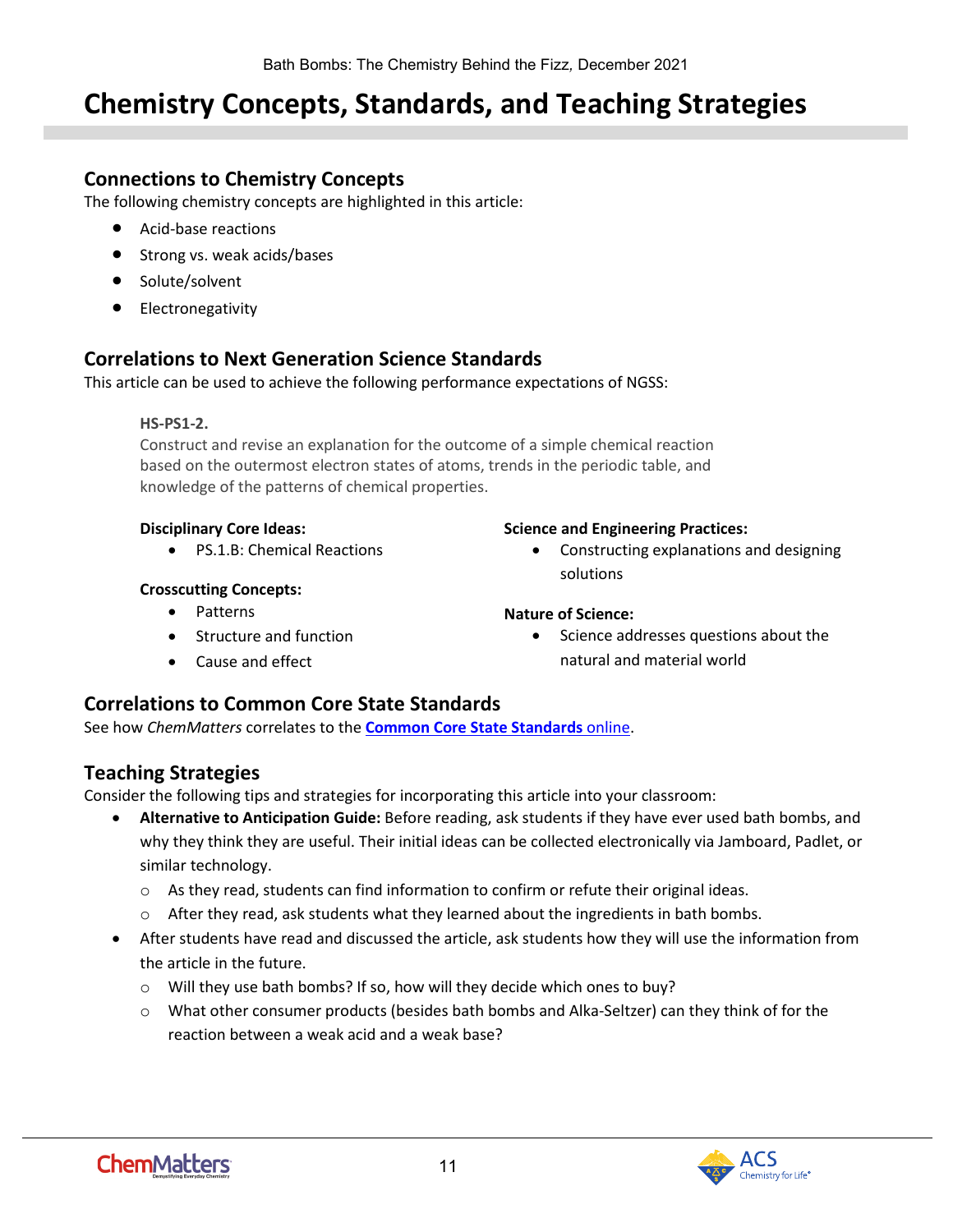Radiation. The Good. The Bad. And Its Place in Our Modern World*,* December 2021



# **Teacher's Guide**

# <span id="page-11-0"></span>**Radiation. The Good. The Bad. And Its Place in Our Modern World.**  *December 2021*

# **Table of Contents**

### *[Anticipation Guide 1](#page-12-0)3*

Activate students' prior knowledge and engage them before they read the article.

### *[Reading Comprehension Questions](#page-13-0) 14*

These questions are designed to help students read the article (and graphics) carefully. They can help the teacher assess how well students understand the content and help direct the need for follow-up discussions and/or activities. You'll find the questions ordered in increasing difficulty.

### *[Graphic Organizer](#page-15-0) 16*

This helps students locate and analyze information from the article. Students should use their own words and not copy entire sentences from the article. Encourage the use of bullet points.

### *[Answers](#page-16-0) 17*

Access the answers to reading comprehension questions and a rubric to assess the graphic organizer.

### *[Additional Resources](#page-18-0) 19*

Here you will find additional labs, simulations, lessons, and project ideas that you can use with your students alongside this article.

12

## *[Chemistry Concepts, Standards, and Teaching Strategies](#page-19-0) 20*



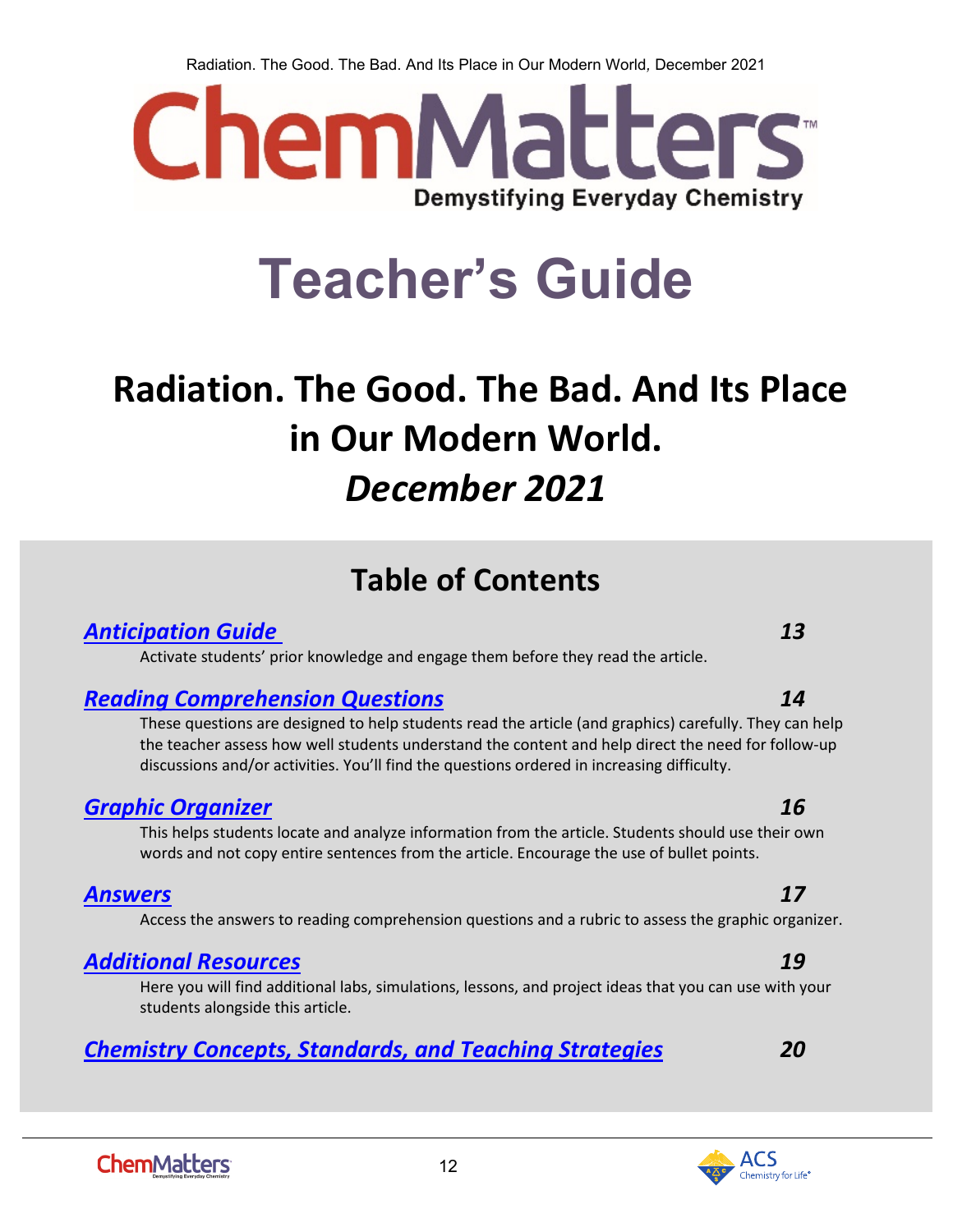# <span id="page-12-0"></span>**Anticipation Guide**

Name:

**Directions:** *Before reading the article***,** in the first column, write "A" or "D," indicating your **A**greement or **D**isagreement with each statement. Complete the activity in the box.

As you read, compare your opinions with information from the article. In the space under each statement, cite information from the article that supports or refutes your original ideas.

| Me | <b>Text</b> | <b>Statement</b>                                                                                                               |
|----|-------------|--------------------------------------------------------------------------------------------------------------------------------|
|    |             | 1. In the 1910s and early 1920s, glow-in-the-dark watches were painted with a green<br>paint containing radium.                |
|    |             | 2. The element radium glows by itself.                                                                                         |
|    |             | 3. Radioactivity can safely be used to treat certain medical conditions.                                                       |
|    |             | 4. Marie Curie coined the term "radioactivity."                                                                                |
|    |             | 5. Radium undergoes alpha decay to produce radon and an alpha particle.                                                        |
|    |             | 6. Alpha particles go through skin.                                                                                            |
|    |             | 7. Radium and calcium are both alkaline earth metals, so they react similarly.                                                 |
|    |             | 8. Many early inventors and scientists who worked with radiation developed cancer.                                             |
|    |             | 9. All radiation is radioactive.                                                                                               |
|    |             | 10. Today's glow-in-the-dark watches use radioactive isotopes that emit beta particles<br>which are blocked by the watch case. |



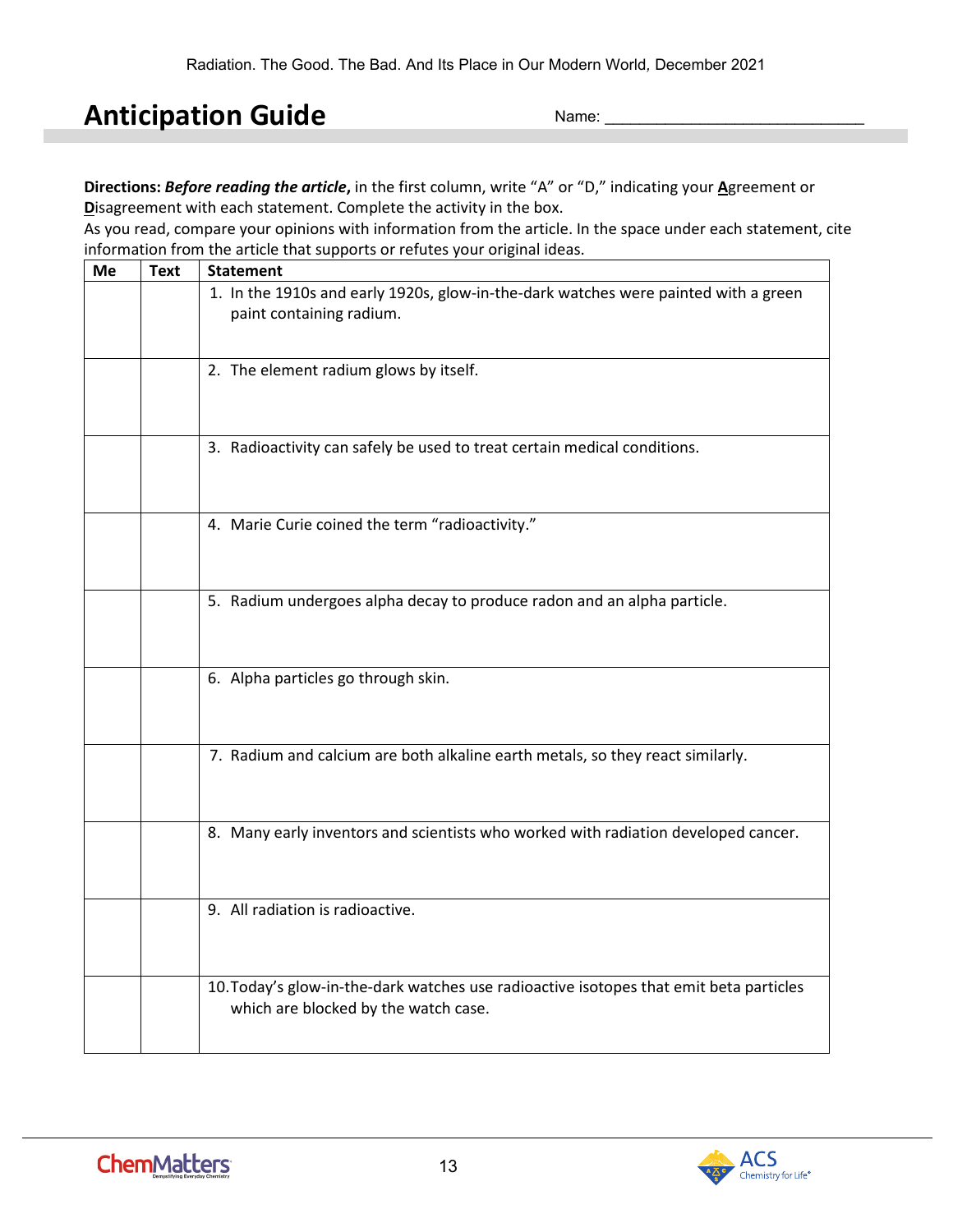# <span id="page-13-0"></span>**Student Reading Comprehension Questions**

Name:

**Directions**: Use the article to answer the questions below.

- 1. Identify the two primary ingredients in Undark.
- 2. Who is credited for discovering that uranium emits radiation?
- 3. Who coined the term radioactivity and in what context?
- 4. What are alpha particles made of?
- 5. Explain the function of the Us Occupational Safety and Health Administration.
- 6. How many protons and neutrons does the nucleus of an atom of radium-226 contain?
- 7. Explain how radium causes zinc sulfide to glow.
- 8. Why did Marie Curie, Pierre Curie and Henri Becquerel win the Nobel Prize in Physics in 1903?
- 9. What are the two scientific definitions of the term *radiation*?

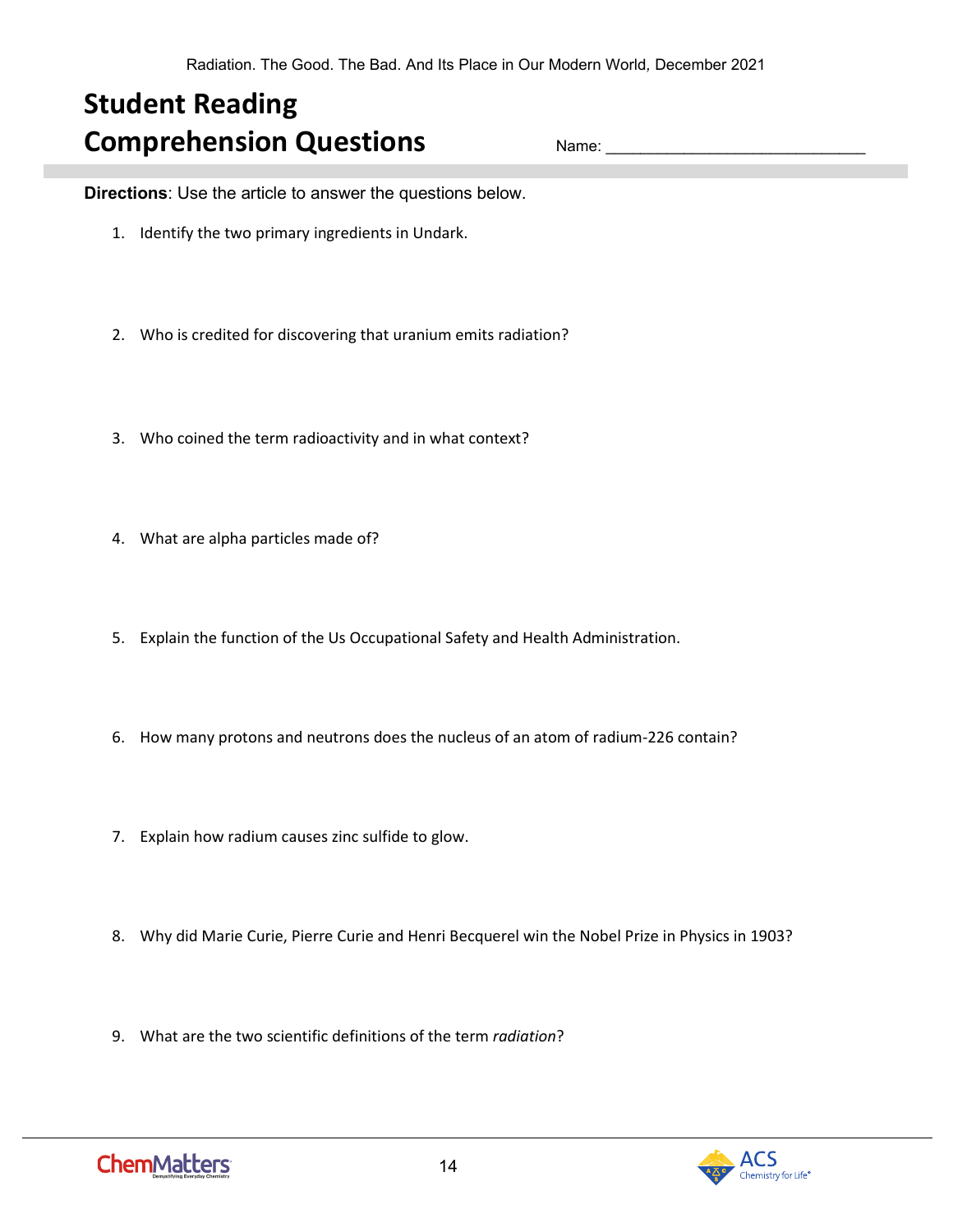## **Student Reading Comprehension Questions, cont.**

#### **Questions for Further Learning**

*Write your answers on another piece of paper if needed.*

- 1. Analyze two benefits and two drawbacks of radioactivity.
- 2. Explain aplastic anemia and how it can be caused by radiation.
- 3. Explain how smoke detectors utilize radiation.
- 4. The article mentions that gamma rays can be used to sterilize food. Conduct research to learn more about this process and explain why foods are sterilized in this way, how the process works, and the labeling requirements.
- 5. In the article you learned about some of the symptoms that resulted from radiation exposure. Perform research to learn about some of the treatments for radiation exposure that are available today. Select one treatment and write a paragraph about how it works.

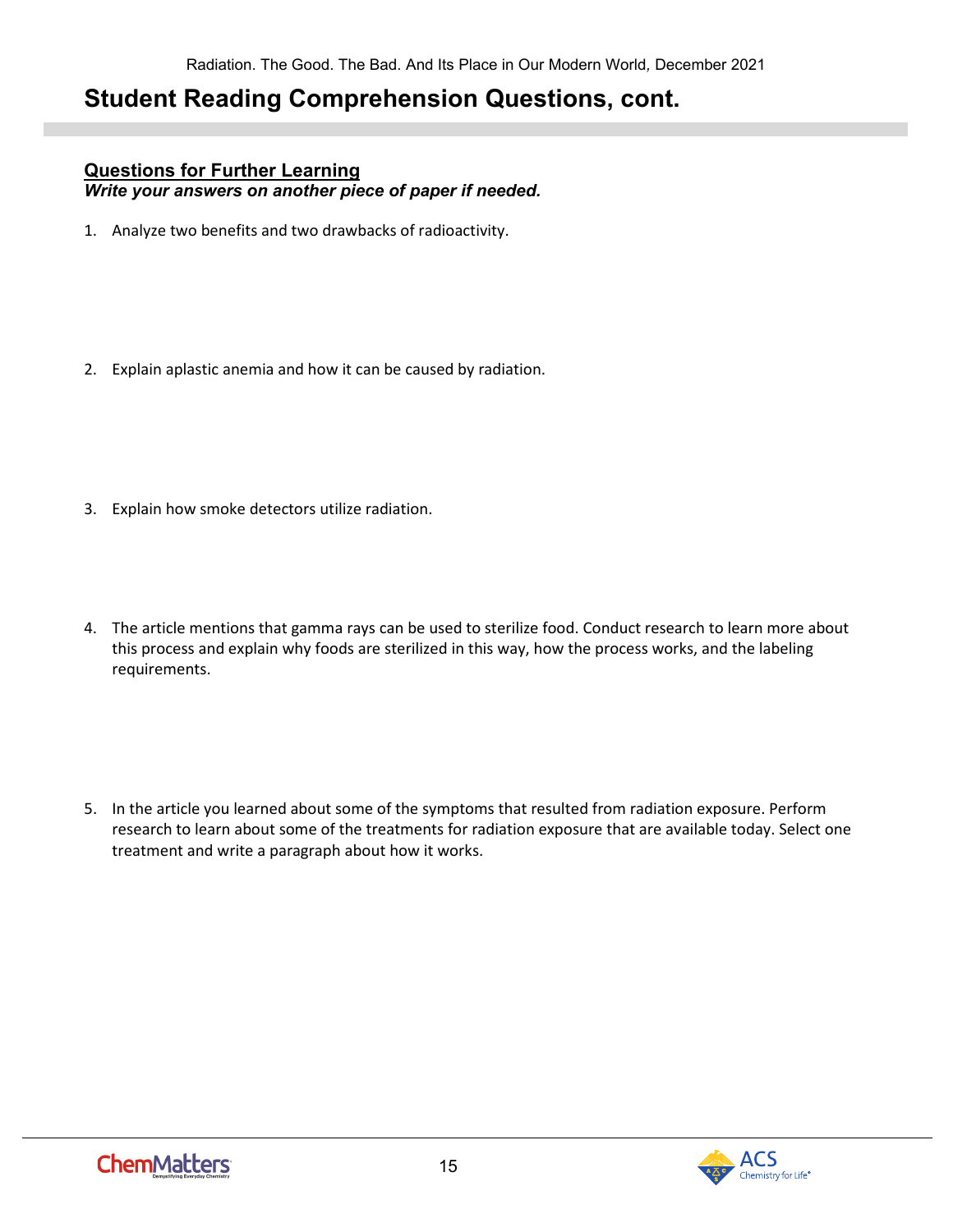# <span id="page-15-0"></span>**Graphic Organizer**

Name:

| Directions: As you read, complete the graphic organizer below to describe radioactivity and its uses. Make a |  |
|--------------------------------------------------------------------------------------------------------------|--|
| bulleted list in each column.                                                                                |  |

|                   | Important scientists and their discoveries:                            |
|-------------------|------------------------------------------------------------------------|
| <b>History of</b> |                                                                        |
| radioactivity     |                                                                        |
|                   |                                                                        |
|                   |                                                                        |
|                   | Different types of ionizing radiation and how they affect the body:    |
|                   |                                                                        |
| <b>Dangers of</b> |                                                                        |
| radioactivity     |                                                                        |
|                   |                                                                        |
|                   |                                                                        |
|                   | Medical and other uses and how to protect people from harmful effects: |
|                   |                                                                        |
| Modern uses of    |                                                                        |
| radioactivity     |                                                                        |
|                   |                                                                        |
|                   |                                                                        |

**Summary:** On the back of this sheet, write a short email to a friend explaining why many of the Radium Girls developed cancer.

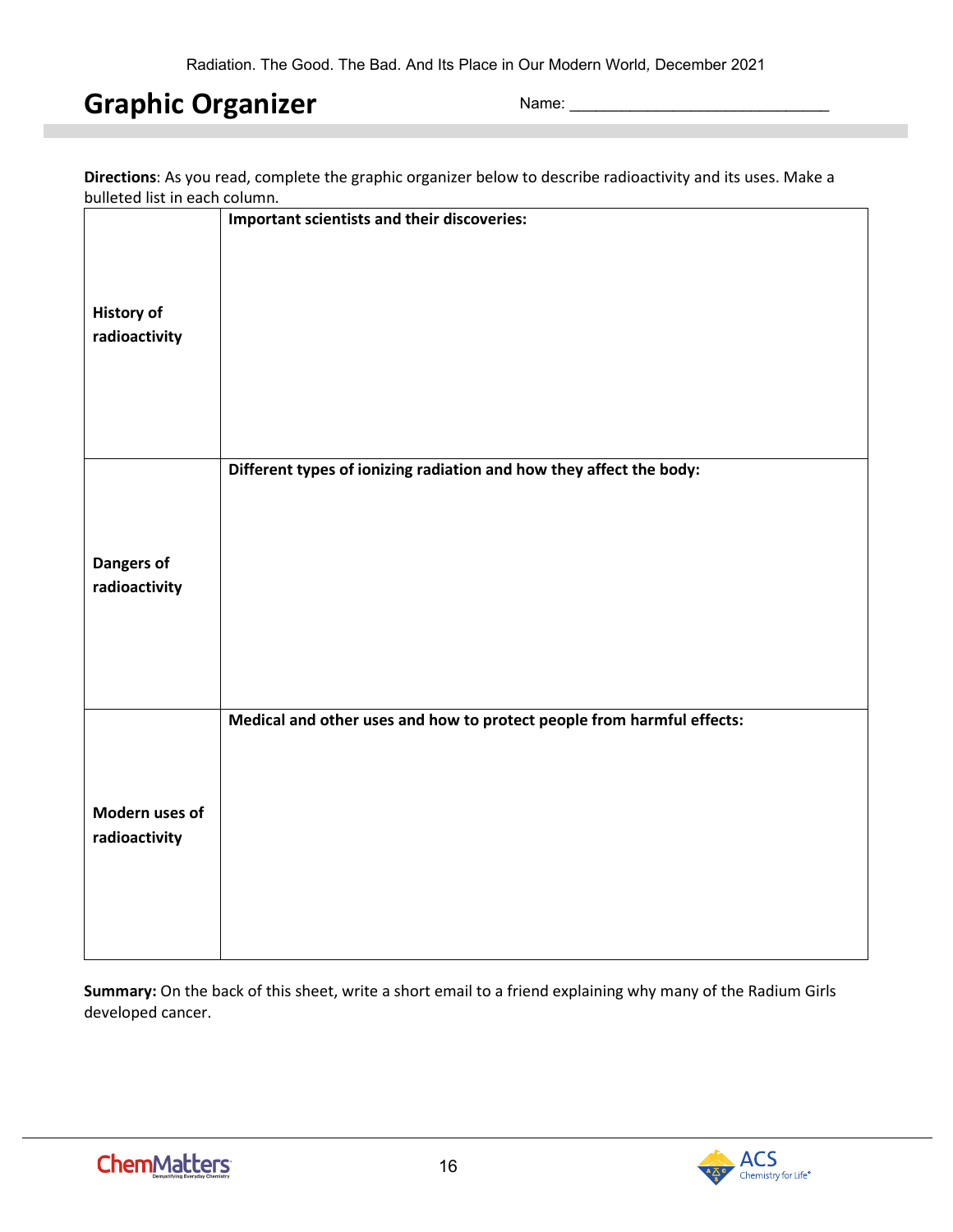# <span id="page-16-0"></span>**Answers to Reading Comprehension Questions & Graphic Organizer Rubric**

**Directions**: Use the article to answer the questions below.

- **1. Identify the two primary ingredients in Undark.** *Undark's two main ingredients are zinc sulfide and an isotope of radium.*
- **2. Who is credited for discovering that uranium emits radiation?** *Henri Becquerel discovered that uranium spontaneously emits radiation.*
- **3. Who coined the term radioactivity and in what context?** *Marie Curie coined the term radioactivity in her thesis.*
- **4. What are alpha particles made of?** *Alpha particles are made of two protons and two neutrons that are released from a nucleus.*
- **5. Explain the function of the Us Occupational Safety and Health Administration.** *OSHA is the US Occupational Safety and Health Administration tasked with defining and enforcing safe working conditions.*
- **6. How many protons and neutrons does the nucleus of an atom of radium-226 contain?** *The nucleus contains 88 protons and 138 neutrons.*

#### **7. Explain how radium causes zinc sulfide to glow.**

*When a particle of radiation collides with an atom or molecule, it excites an electron to a higher energy level. When the electron returns to its ground state, it emits energy in the form of light.*

- **8. Why did Marie Curie, Pierre Curie and Henri Becquerel win the Nobel Prize in Physics in 1903?** *Henri Becquerel, Marie Curie and Pierre Curie won the Nobel Prize in 1903 for their exploration of radioactivity and discovering that it was a nuclear rather than chemical characteristic.*
- **9. What are the two scientific definitions of the term** *radiation***?** *Radiation can be used to refer to the energy that is part of the electromagnetic spectrum or it can be used to refer to the process of radioactive decay.*

#### **Questions for Further Learning**

*Write your answers on another piece of paper if needed.*

- **1. Analyze two benefits and two drawbacks of radioactivity.** *Two benefits are that radioactivity can be used to slow or destroy cancer and can sterilize foods. Two drawbacks are that it can cause sickness and death and, in the case of nuclear accidents, be costly to contain and clean up.*
- **2. Explain aplastic anemia and how it can be caused by radiation.** *Aplastic anemia is when the body stops producing enough new blood cells. This can be caused by radiation destroying the stem cells in bone marrow which are responsible for producing new blood cells.*

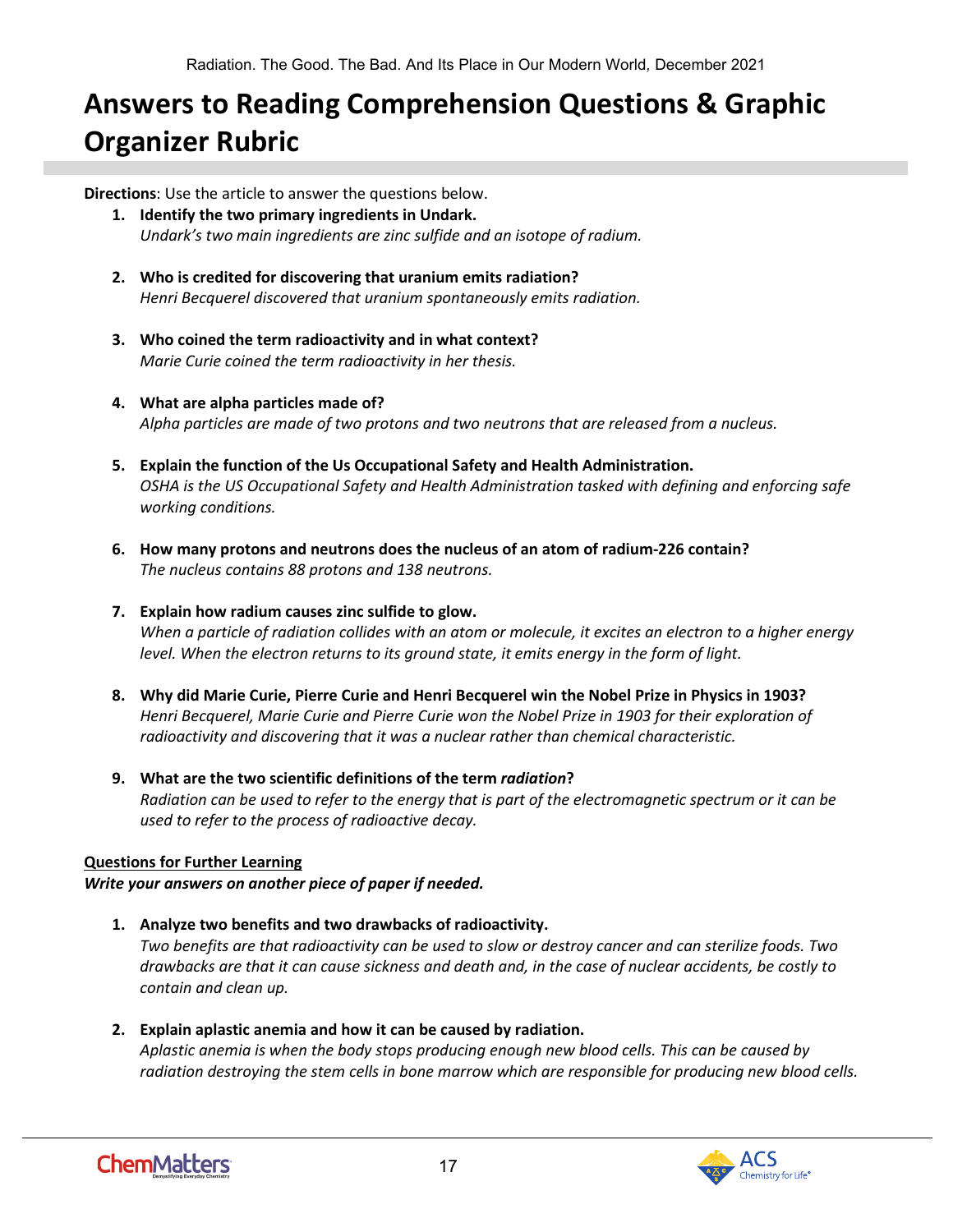Radiation. The Good. The Bad. And Its Place in Our Modern World*,* December 2021

**3. Explain how smoke detectors utilize radiation.**

*Smoke detectors have small amounts of 241Am that sends out a steady stream of alpha particles. When the stream is disrupted by smoke, the alarm is triggered.*

**4. The article mentions that gamma rays can be used to sterilize food. Conduct research to learn more about this process and explain why foods are sterilized in this way, how the process works, and the labeling requirements.**

*As a starting point for their research, students can use thi[s webpage](https://www.fda.gov/food/buy-store-serve-safe-food/food-irradiation-what-you-need-know) hosted by the Food and Drug Administration.*

**5. In the article you learned about some of the symptoms that resulted from radiation exposure. Perform research to learn about some of the treatments for radiation exposure that are available today. Select one treatment and write a paragraph about how it works.**

*As a starting point for their research, students can use thi[s CDC website.](https://www.cdc.gov/nceh/radiation/emergencies/countermeasures.htm)* 

### **Graphic Organizer Rubric**

If you use the Graphic Organizer to evaluate student performance, you may want to develop a grading rubric such as the one below.

| <b>Score</b>  | <b>Description</b> | Evidence                                                               |
|---------------|--------------------|------------------------------------------------------------------------|
| 4             | Excellent          | Complete; details provided; demonstrates deep understanding.           |
| 3             | Good               | Complete; few details provided; demonstrates some understanding.       |
| $\mathcal{P}$ | Fair               | Incomplete; few details provided; some misconceptions evident.         |
| 1             | Poor               | Very incomplete; no details provided; many misconceptions evident.     |
| 0             | Not acceptable     | So incomplete that no judgment can be made about student understanding |

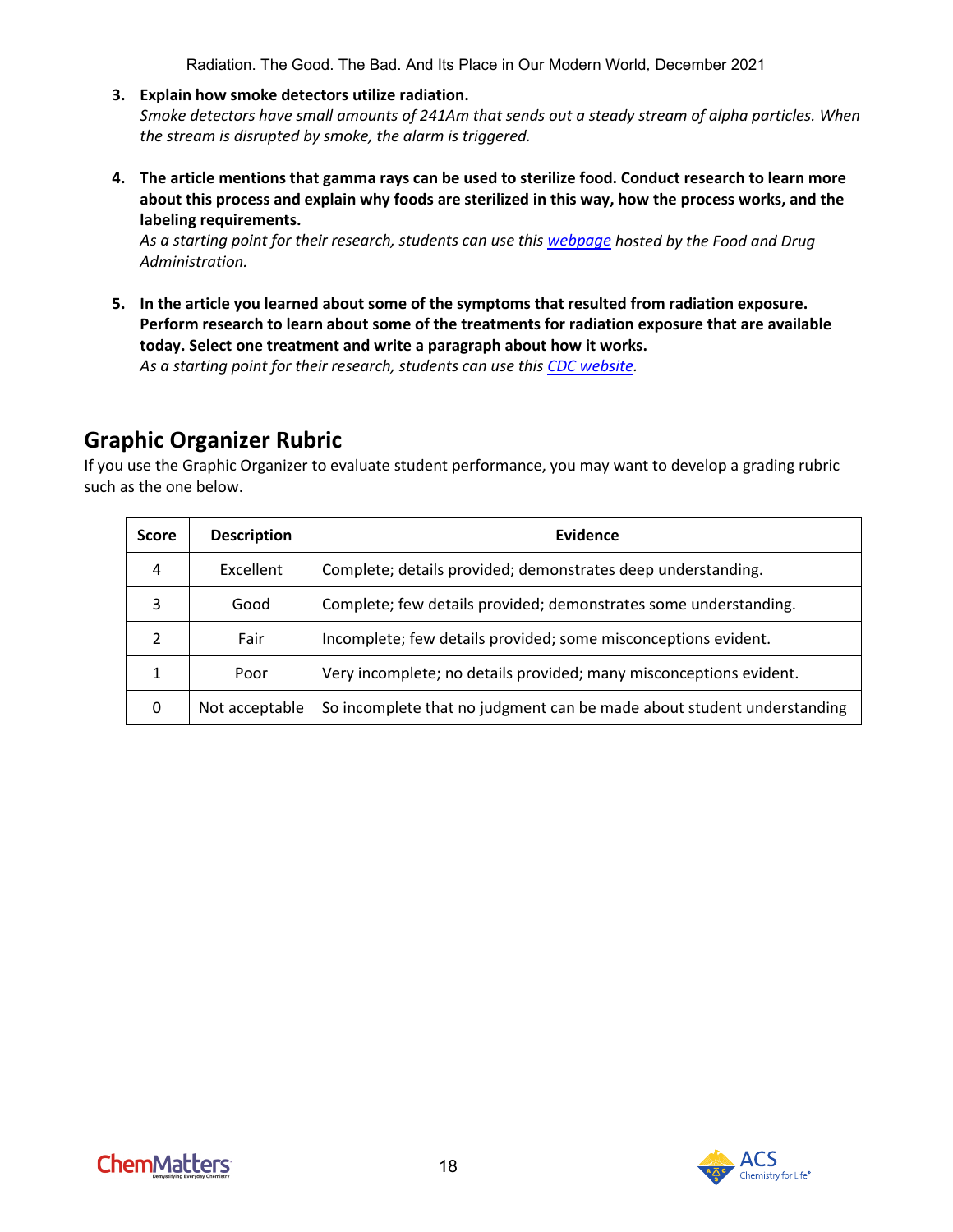# **Additional Resources**

### <span id="page-18-0"></span>**Simulations**

**Radioactivity Simulation**: Students can use this simulation to explore four different radioactive sources and materials that can be used to block radiation. <https://www.farlabs.edu.au/radioactivitysimulation/>

### **Lessons and lesson plans**

**Detecting Radiation in our Radioactive World**: This resource developed by the American Nuclear Society includes a variety of lesson plans and activities on topics related to radiation including half-life, irradiation, fission, decay chains, radiation types, and waste. [https://assets-global.website](https://assets-global.website-files.com/5ed97259050e9609486076e1/5ed977227025a348a1925667_ANS-Teacher_Resource_Guide_web.pdf)[files.com/5ed97259050e9609486076e1/5ed977227025a348a1925667\\_ANS-](https://assets-global.website-files.com/5ed97259050e9609486076e1/5ed977227025a348a1925667_ANS-Teacher_Resource_Guide_web.pdf)Teacher Resource Guide web.pdf

**Radiological Applications of Isotopes:** Using this activity will provide students with the opportunity to apply their understanding of nuclear notation to learn more about the applications of radioisotopes in the field of medicine.

<https://teachchemistry.org/classroom-resources/radiological-applications-of-isotopes>

### **Projects and extension activities**

**Marie Curie Video Questions**: Students can learn more about Marie Curie and her work by viewing this video resource and accompanying questions on the American Association of Chemistry Teachers website.

<https://teachchemistry.org/classroom-resources/marie-curie-video-questions>

**Backgrounder on Smoke Detectors**: This resource explains how smoke detectors utilize radiation to detect smoke. Diagrams of the process are included. <https://www.nrc.gov/reading-rm/doc-collections/fact-sheets/smoke-detectors.html>

**Use of Radiation in Medicine**: Students can use this EPA resource to learn more about the types of radiation that are used in the medical field. <https://www.epa.gov/radtown/use-radiation-medicine>

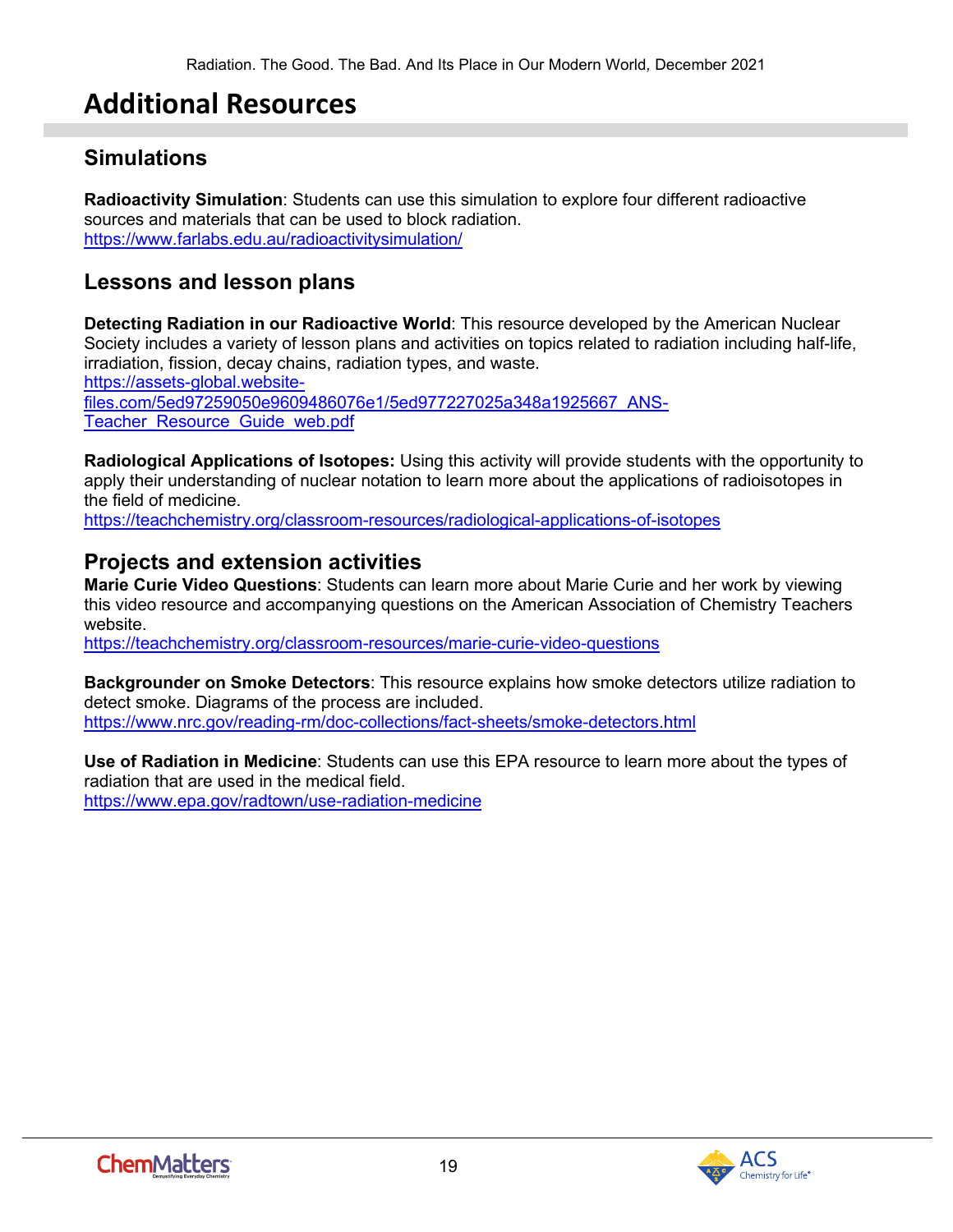# <span id="page-19-0"></span>**Chemistry Concepts, Standards, and Teaching Strategies**

### **Connections to Chemistry Concepts**

The following chemistry concepts are highlighted in this article:

- Nuclear chemistry
- Alpha/beta/gamma decay
- Radioactive isotopes
- Radiation

#### **Correlations to Next Generation Science Standards**

This article relates to the following performance expectations and dimensions of the NGSS:

**HS-PS1-1.** Use the periodic table as a model to predict the relative properties of elements based on the patterns of electrons in the outermost energy levels of atoms.

**HS-PS1-7.** Develop models to illustrate the changes in the composition of the nucleus of the atom and the energy released during the processes of fission, fusion, and radioactive decay. See how *ChemMatters* correlates to the **[Common Core State Standards](https://www.acs.org/content/acs/en/education/resources/highschool/chemmatters/teachers-guide.html)** online.

#### **Disciplinary Core Ideas:**

- PS1.A: Structure and Properties of **Matter**
- PS1.C: Nuclear Processes

#### **Crosscutting Concepts:**

- Cause and effect
- Energy and matter
- Stability and change

#### **Science and Engineering Practices:**

- Engaging in argument from evidence
- Constructing explanations and designing solutions

#### **Nature of Science:**

Scientific knowledge is based on empirical evidence.

#### **Correlations to Common Core State Standards**

See how *ChemMatters* correlates to the **[Common Core State Standards](https://www.acs.org/content/acs/en/education/resources/highschool/chemmatters/teachers-guide.html)** online.

#### **Teaching Strategies**

Consider the following tips and strategies for incorporating this article into your classroom:

- **Alternative to Anticipation Guide:** Before reading, ask students how radioactive elements were used in the past, and how they are used today. Their initial ideas can be collected electronically via Jamboard, Padlet, or similar technology.
	- $\circ$  As they read, students can find information to confirm or refute their original ideas.
	- $\circ$  After they read, ask students what they learned about radioactivity and its effects on the body.
- After students have read and discussed the article, consider showing the ACS Reactions Video "Can Radiation Give You Superpowers?" (4:35) at<https://youtu.be/GbmSmgTIQ8s> to continue the discussion of radiation.

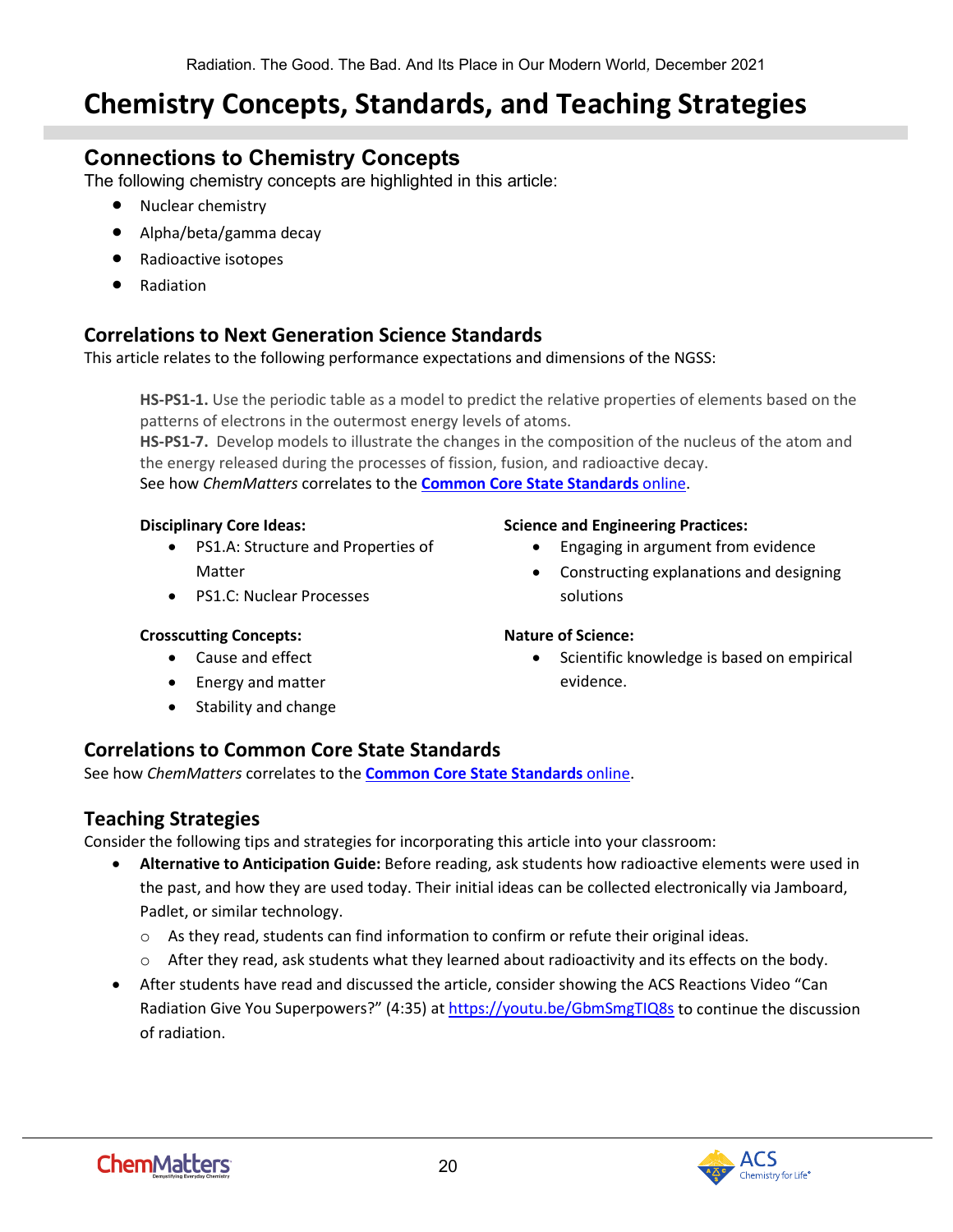Tales of Concrete Forensics*,* December 2021



# **Teacher's Guide**

# <span id="page-20-0"></span>**Tales of Concrete Forensics**

# *December 2021*

# **Table of Contents**

### *[Anticipation Guide 2](#page-21-0)2*

Activate students' prior knowledge and engage them before they read the article.

### *[Reading Comprehension Questions](#page-22-0) 23*

These questions are designed to help students read the article (and graphics) carefully. They can help the teacher assess how well students understand the content and help direct the need for follow-up discussions and/or activities. You'll find the questions ordered in increasing difficulty.

### *[Graphic Organizer](#page-24-0) 25*

This helps students locate and analyze information from the article. Students should use their own words and not copy entire sentences from the article. Encourage the use of bullet points.

### *[Answers](#page-25-0) 26*

Access the answers to reading comprehension questions, the EdPuzzle, and a rubric to assess the graphic organizer.

### *[Additional Resources](#page-29-0) 30*

Here you will find additional labs, simulations, lessons, and project ideas that you can use with your students alongside this article.

21

### *[Chemistry Concepts, Standards, and Teaching Strategies](#page-30-0) 31*

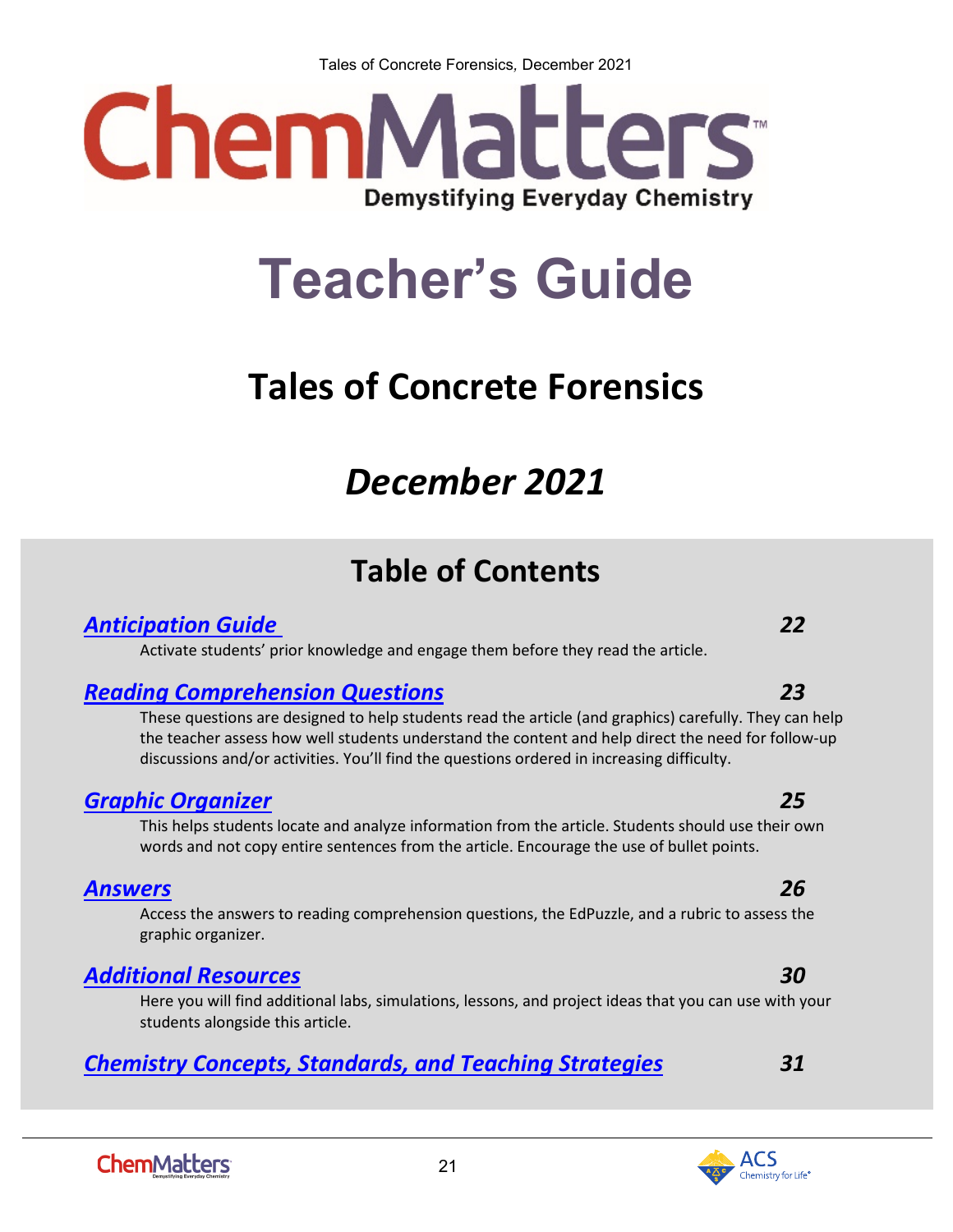# <span id="page-21-0"></span>**Anticipation Guide**

Name:

**Directions:** *Before reading the article***,** in the first column, write "A" or "D," indicating your **A**greement or **D**isagreement with each statement. Complete the activity in the box.

As you read, compare your opinions with information from the article. In the space under each statement, cite information from the article that supports or refutes your original ideas.

| Me | <b>Text</b> | <b>Statement</b>                                                                                              |  |
|----|-------------|---------------------------------------------------------------------------------------------------------------|--|
|    |             | 1. We use more concrete than any other construction material except water.                                    |  |
|    |             | 2. Figuring out why concrete becomes damaged is often complex.                                                |  |
|    |             | 3. Damage to concrete always creates a safety issue.                                                          |  |
|    |             | 4. Concrete detectives have backgrounds in geology, engineering, chemistry, and<br>materials science.         |  |
|    |             | 5. Concrete is a mixture of cement powder, sand, and gravel.                                                  |  |
|    |             | 6. The hardening of concrete is an endothermic reaction.                                                      |  |
|    |             | 7. As concrete sets, it expands.                                                                              |  |
|    |             | 8. The manufacture of Portland cement releases CO2.                                                           |  |
|    |             | 9. Bacteria in sewage can cause damage to concrete if the sulfate in sewage is<br>converted to sulfuric acid. |  |
|    |             | 10. Dissolved salt seeping into the pores of concrete strengthens concrete.                                   |  |

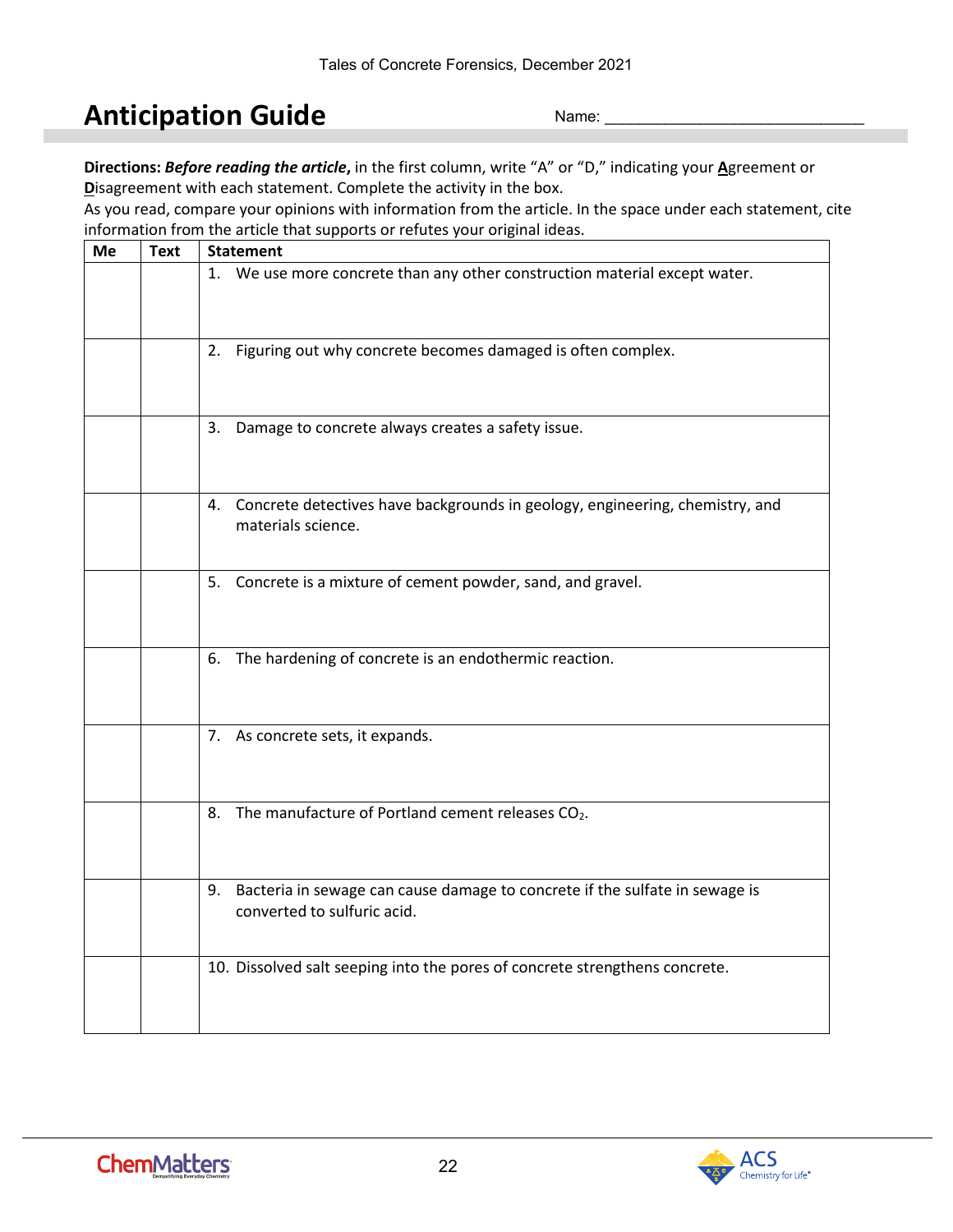# <span id="page-22-0"></span>**Student Reading Comprehension Questions**

Name:

**Directions**: Use the article to answer the questions below.

- 1. Write out the chemical equation for the hydration of tricalcium silicate, as shown in the article, but on a single line.
- 2. The compound that is written after the arrow is one compound that contains three parts. The dots between each part signify that the three parts are bonded to each other in some way, acting as a single compound.
	- a. According to its chemical formula, what is the mole ratio of calcium oxide to silicon dioxide to water in this new compound?
	- b. How many moles of water are incorporated into each mole of the new compound?
	- c. According to the chemical equation, how many moles of water are required to react with one mole of tricalcium silicate?
	- d. Some of the water from the reactants is not accounted for in the hydrated (3-part) compound. Where did the rest of the water go?
	- e. Math Challenge! A typical bag of cement weighs 42.6 kg. Tricalcium silicate composes 50% of the cement weight in a typical mix. Hydration of this compound is the primary process responsible for the first 7 days of curing. How much heat is absorbed or released in that first seven days, per bag of cement?
- 3. Explain why the extra water in the concrete mixture caused the Ohio warehouse floor to fail after only a few months of use.
- 4. Microbes in the Indiana wastewater treatment plant were noted as being the reason for the failure of an underground concrete holding tank.
	- a. What role did the microbes play in this deterioration?
	- b. Most people are familiar with the idea that acid can "eat away" materials and corrode them. This term is describing the fact that chemical reactions change the material in some way.
		- i. Write a balanced chemical equation for the reaction of sulfuric acid with calcium hydroxide.

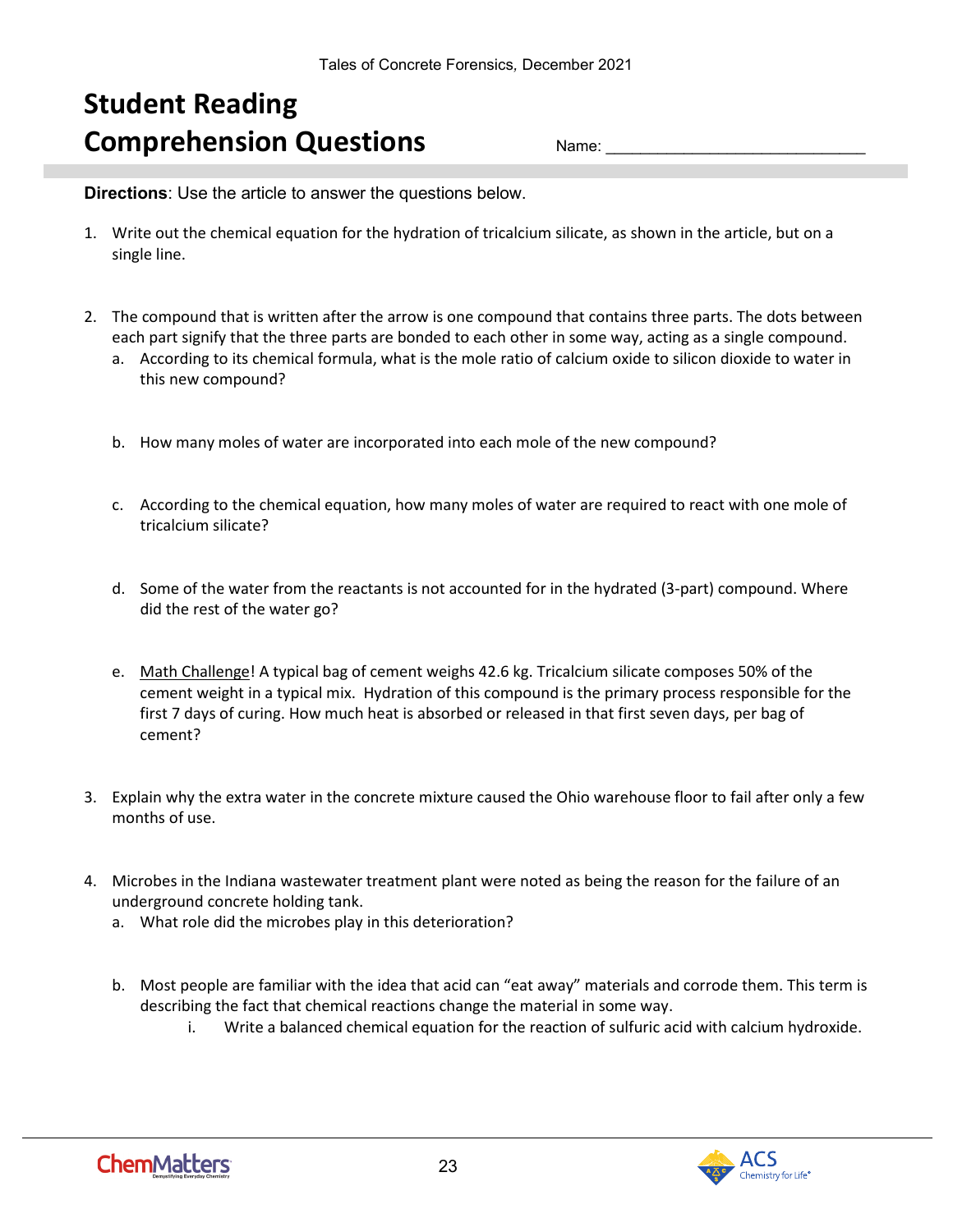## **Student Reading Comprehension Questions, cont.**

- ii. Write a balanced chemical equation for the reaction of sulfuric acid with the calcium oxide portion of calcium silicate hydrate.
- iii. Explain how the two reactions described above can weaken the structure of the concrete.
- 5. "Pesky powders" can sometimes be harmless and can sometimes be a sign of damage. a. What is efflorescence?
	- b. From where do the water-soluble salts originate when efflorescence occurs?
	- c. In efflorescence, how are the salts transferred to the surface of the concrete?
	- d. Draw a particle-level model to represent sodium chloride dissolved in water. Show both the salt ions and the water molecules.
	- e. Draw a particle-level model to represent sodium chloride after water has evaporated.
	- f. When road salt splashes onto concrete it can leave a powdery residue similar to efflorescence, but it is not efflorescence. This, road salt can lead to cracking in the concrete. Referring to the particle models you drew in the previous two questions, explain why road salt causes cracking in concrete.

#### **Questions for Further Learning**

#### *Write your answers on another piece of paper if needed.*

- 1. One concrete problem not discussed in the article is that it is a major contributor to global carbon dioxide emissions. Research the reaction(s) involved in this type of emission, record a chemical equation that describes the reaction, and identify three different ways that scientists and engineers are attempting to reduce these emissions.
- 2. People often confuse terms and use "cement", "concrete", and "mortar" interchangeably. Research these words and create a graphic organizer to compare and contrast the three materials.

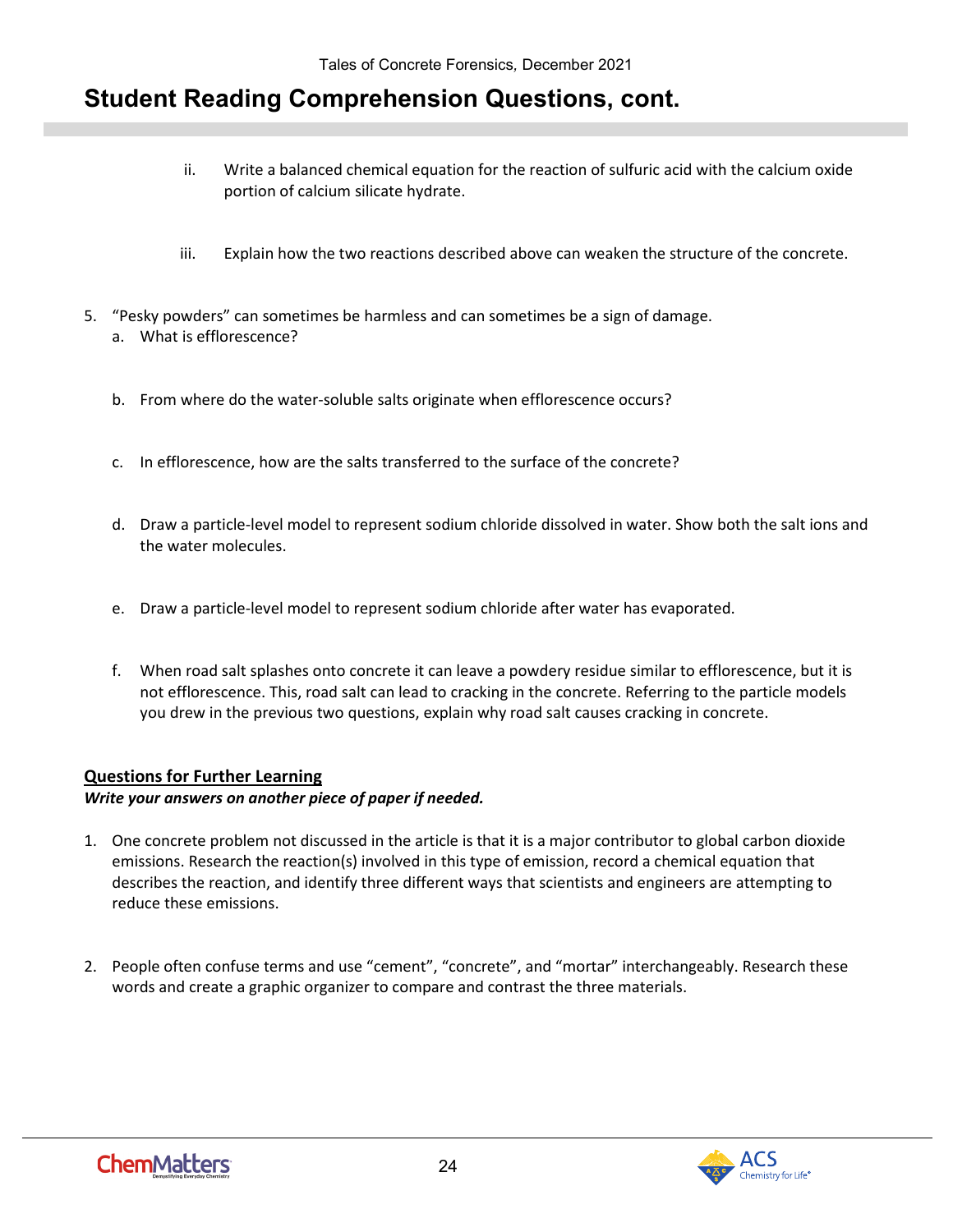# <span id="page-24-0"></span>**Graphic Organizer**

Name:

**Directions**: As you read, complete the graphic organizer below to describe the problems with concrete in the following locations.

| Location                                                 | <b>Cause of the Problem</b> | Solution |
|----------------------------------------------------------|-----------------------------|----------|
| Tiffin, Ohio<br>warehouse                                |                             |          |
| Springfield,<br>Indiana<br>wastewater<br>treatment plant |                             |          |
| <b>Saint Charles,</b><br>Virginia office<br>building     |                             |          |
| Lima, Ohio<br>parking<br>structure                       |                             |          |

**Summary:** On the back of this sheet, write three new things you learned about concrete.

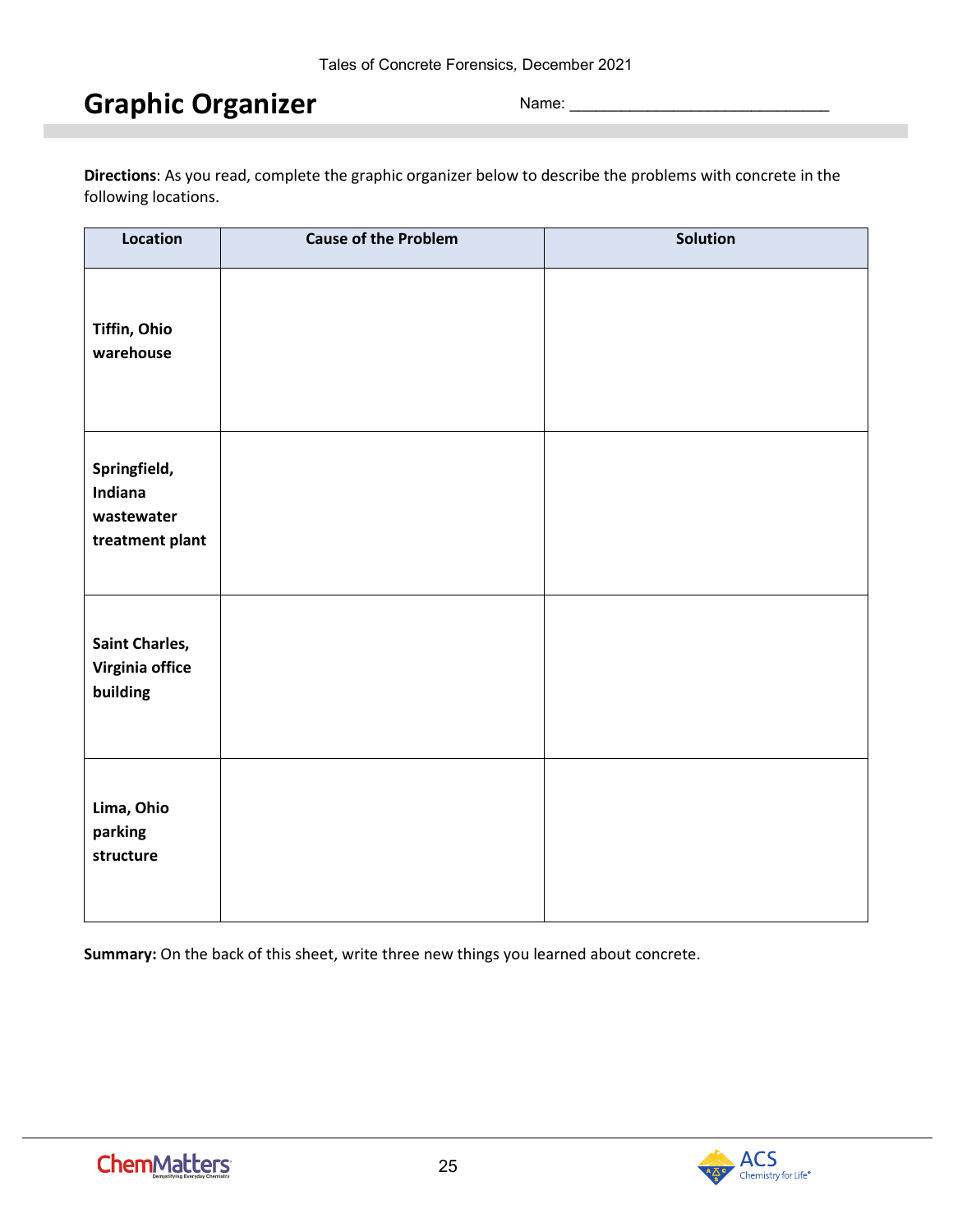# <span id="page-25-0"></span>**Answers to Reading Comprehension Questions & Graphic Organizer Rubric, & [EdPuzzle](https://edpuzzle.com/media/6192e4011ae0394171078b0a)**

**1. Write out the chemical equation for the hydration of tricalcium silicate, as shown in the article, but on a single line.**

*2 Ca3SiO5 + 7 H2O 3CaO·2SiO2·4H2O + 3 Ca(OH)2 + 173.6 kJ/mol*

- **2. The compound that is written after the arrow is one compound that contains three parts. The dots between each part signify that the three parts are bonded to each other in some way, acting as a single compound.**
	- **a. According to its chemical formula, what is the mole ratio of calcium oxide to silicon dioxide to water in this new compound?** *3CaO·2SiO2·4H2O mole ratio is 3:2:4*
	- **b. How many moles of water are incorporated into each mole of the new compound?** *3CaO·2SiO2·4H2O 4 moles of H2O (one mole of the compound contains 3 moles of CaO, 2 moles of SiO2 and 4 moles of H2O)*
	- **c. According to the chemical equation, how many moles of water are required to react with one mole of tricalcium silicate?**

*2 Ca3SiO5 + 7 H2O 3CaO·2SiO2·4H2O + 3 Ca(OH)2 + 173.6 kJ/mol 3.5 moles of H2O react with every mole of Ca3SiO5.*

**d. Some of the water from the reactants is not accounted for in the hydrated (3-part) compound. Where did the rest of the water go?**

*4 of the 7 moles of H2O are incorporated into the hydrate. The others are incorporated into the other product, to make the hydroxides of Ca(OH)3.*

**e. Math Challenge! A typical bag of cement weighs 42.6 kg. Tricalcium silicate composes 50% of the cement weight in a typical mix. Hydration of this compound is the primary process responsible for the first 7 days of curing. How much heat is absorbed or released in that first seven days, per bag of cement?**

 $2 \text{ Ca}_3$ SiO<sub>5</sub> + 7 H<sub>2</sub>O  $\rightarrow$  3CaO·2SiO<sub>2</sub>·4H<sub>2</sub>O + 3 Ca(OH)<sub>2</sub> + 173.6 kJ/mol *50% of 42.6 kg = 21.3 kg → 21300 g Molar mass of Ca3SiO5 is 228.32 g/mol, so this is 93.3 moles of tricalcium silicate. 173.6 kJ of heat are released for every 2 moles of tricalcium silicate. 93.3/2\*173.6=8.10 x 103 kJ b released*

**3. Explain why the extra water in the concrete mixture caused the Ohio warehouse floor to fail after only a few months of use.**

*The extra water made the cement paste too runny, so it wasn't dense enough to keep the aggregates suspended. The aggregates, which are the components that makes the concrete durable, all sunk to the bottom, leaving the top few inches free of aggregates. This made the top portion of the floor much less durable, leading to cracking and flaking.*

- **4. Microbes in the Indiana wastewater treatment plant were noted as being the reason for the failure of an underground concrete holding tank.**
	- **a. What role did the microbes play in this deterioration?** *The microbes (bacteria) converted the sulfates from the concrete into hydrogen sulfide, which turns to sulfuric acid when exposed to moist air. The sulfuric acid reacts with the components of concrete, thus deteriorating it.*

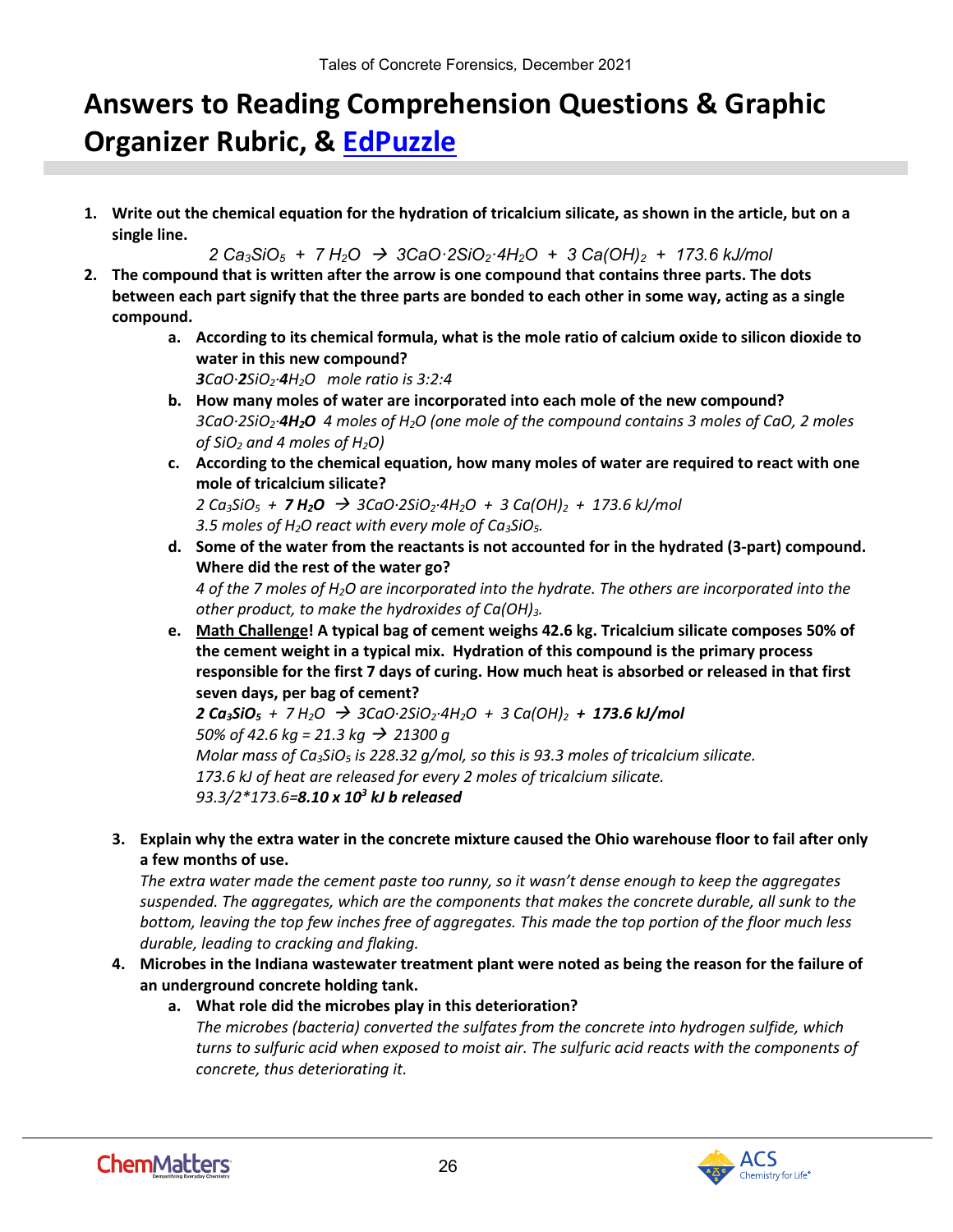- **b. Most people are familiar with the idea that acid can "eat away" materials and corrode them. This term is describing the fact that chemical reactions change the material in some way.** 
	- **i. Write a balanced chemical equation for the reaction of sulfuric acid with calcium hydroxide.**

```
H_2SO_4 + Ca(OH)_2 \rightarrow 2H_2O + CaSO_4
```
- **ii. Write a balanced chemical equation for the reaction of sulfuric acid with the calcium oxide portion of calcium silicate hydrate.**  $H_2SO_4 + CaO \rightarrow H_2O + CaSO_4$
- **iii. Explain how the two reactions described above can weaken the structure of the concrete.**

*Both reactions change a component of concrete that is part of its rigid structure. By changing these components, the internal structure is broken down, thus weakening the concrete.*

#### **5.** "**Pesky powders" can sometimes be harmless and can sometimes be a sign of damage.**

**a. What is efflorescence?**

*Efflorescence is a deposit of salts that is left on a surface after the water that carried it has evaporated.*

- **b. From where do the water-soluble salts originate when efflorescence occurs?** *The salts in this case originate inside the concrete. They are already dissolved in water inside the concrete.*
- **c. In efflorescence, how are the salts transferred to the surface of the concrete?**

*As the concrete continually cures over time, water that was previously bonded in the structure gets released and makes its way to the surface of the concrete, eventually evaporating. Salts that are not chemically bound within the structure can be dissolved along the way, thus left on the surface when the water evaporates.*

**d. Draw a particle-level model to represent sodium chloride dissolved in water. Show both the salt ions and the water molecules.**



(*from [https://wou.edu/chemistry/courses/online-chemistry-textbooks/3890-](https://wou.edu/chemistry/courses/online-chemistry-textbooks/3890-2/ch104-chapter-7-solutions/)*

#### *[2/ch104-chapter-7-solutions/](https://wou.edu/chemistry/courses/online-chemistry-textbooks/3890-2/ch104-chapter-7-solutions/) )*

e. **Draw a particle-level model to represent sodium chloride after water has evaporated**.



(*from [https://wou.edu/chemistry/courses/online-chemistry-textbooks/3890-2/ch104](https://wou.edu/chemistry/courses/online-chemistry-textbooks/3890-2/ch104-chapter-7-solutions/) [chapter-7-solutions/](https://wou.edu/chemistry/courses/online-chemistry-textbooks/3890-2/ch104-chapter-7-solutions/) )*

**f. When road salt splashes onto concrete it can leave a powdery residue similar to efflorescence, but it is not efflorescence. This, road salt can lead to cracking in the concrete. Referring to the particle models you drew in the previous two questions, explain why road salt causes cracking in concrete.**

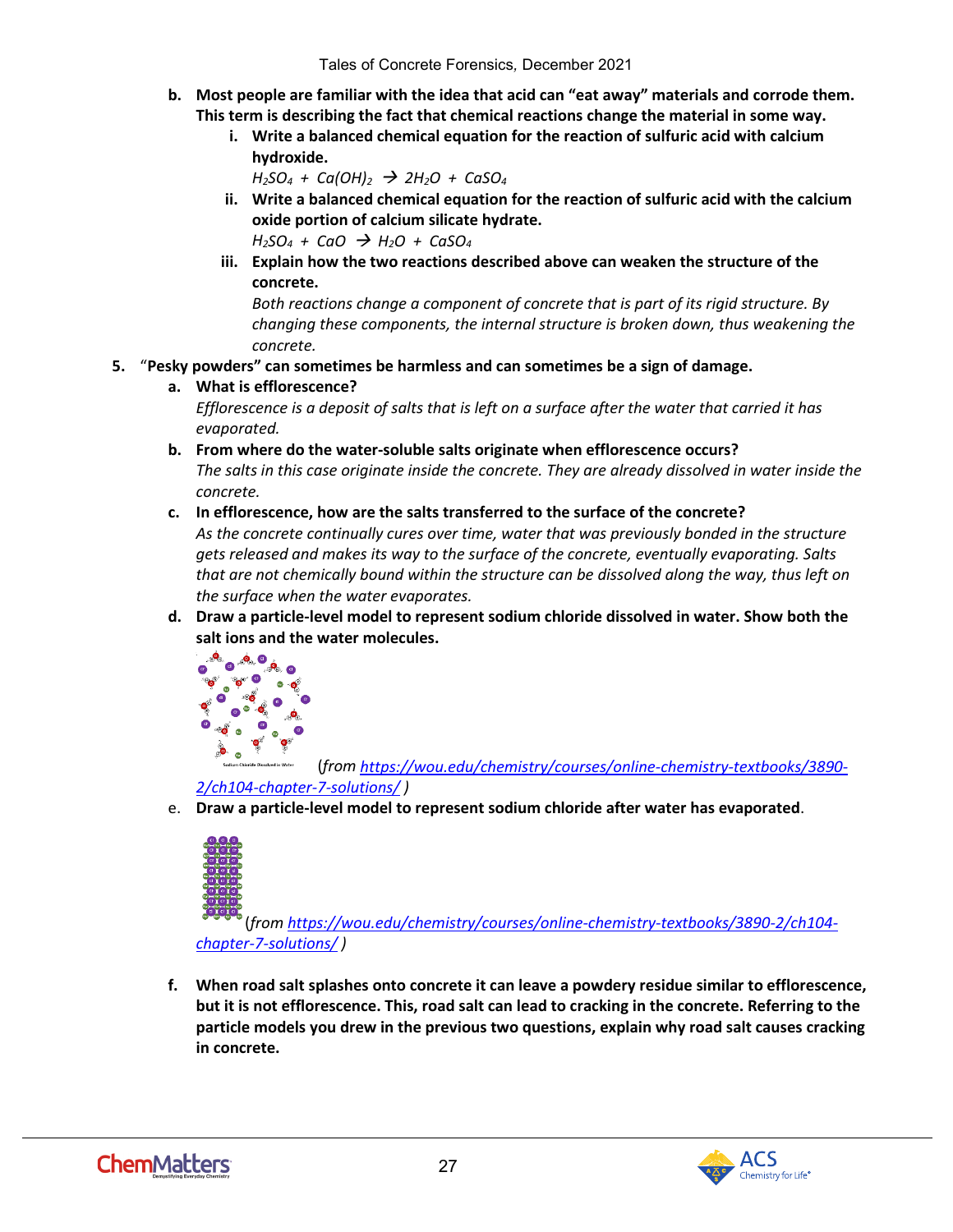Tales of Concrete Forensics*,* December 2021

*Since the salt from the road was not originally a part of the concrete, any salt water that makes its way into the structure can cause cracking as the water evaporates, leaving the crystallized salt in the pores, putting pressure on the pores making them turn into cracks.*

#### **Questions for Further Learning**

**1. One concrete problem not discussed in the article is that it is a major contributor to global carbon dioxide emissions. Research the reaction(s) involved in this type of emission, record a chemical equation that describes the reaction, and identify three different ways that scientists and engineers are attempting to reduce these emissions.**

> $CaCO<sub>3</sub> \rightarrow CaO + CO<sub>2</sub>$ *Answers may vary*

*2.* **People often confuse terms and use "cement", "concrete", and "mortar" interchangeably. Research these words and create a graphic organizer to compare and contrast the three materials.**

*Cement is made of limestone, clay, shells, and silica sand. It sets and hardens when combined with water. Concrete is made of cement, sand, and gravel.*

*Mortar is made of cement and sand. It is used as glue to hold bricks and blocks together. Graphic organizers may vary.*

## **Graphic Organizer Rubric**

If you use the Graphic Organizer to evaluate student performance, you may want to develop a grading rubric such as the one below.

| <b>Score</b>  | <b>Description</b>       | <b>Evidence</b>                                                           |
|---------------|--------------------------|---------------------------------------------------------------------------|
| 4             | Excellent                | Complete; details provided; demonstrates deep understanding.              |
| 3             | Good                     | Complete; few details provided; demonstrates some understanding.          |
| $\mathcal{P}$ | Fair                     | Incomplete; few details provided; some misconceptions evident.            |
|               | Poor                     | Very incomplete; no details provided; many misconceptions evident.        |
| $\mathbf 0$   | <b>Not</b><br>acceptable | So incomplete that no judgment can be made about student<br>understanding |

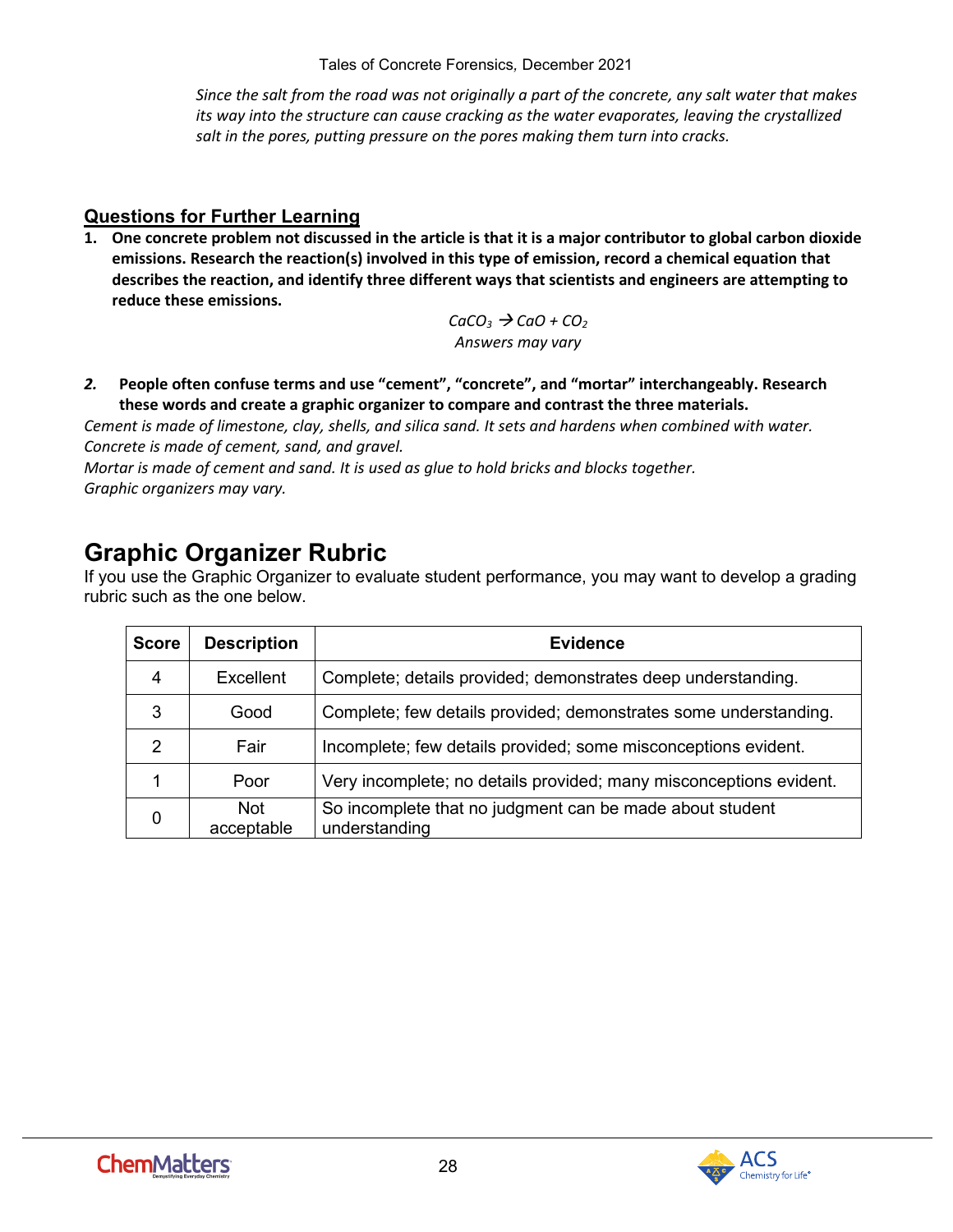### **[EdPuzzle](https://edpuzzle.com/media/6192e4011ae0394171078b0a) Answers**

#### **1. Explain what is meant by the term "hydration."**

*Answers may vary but may include something along the lines of this: This is a chemical reaction when a substance mixes with water. Concrete consisting of aggregates hardens when water is added through hydration.*

**2. Why does it take a while for the concrete to gain strength?**

*It needs time for the water to make bonds*

#### **3. What is the significance of the little concrete character drinking a glass of water?**

*Answers may vary but may resemble something like this: It represents concrete's natural self-healing mechanism.*

**4. Water hydrates the calcium oxide into calcium hydroxide. Write a chemical equation for the process described when calcium hydroxide reacts with carbon dioxide**.

 $Ca(OH)_2 + CO_2 \rightarrow CaCO_3 + H_2O$ 

#### **5. Why don't the microbes die inside the concrete?**

*Some types of microbes can form a protective spore and become inactive until there are nutrients available for them.*

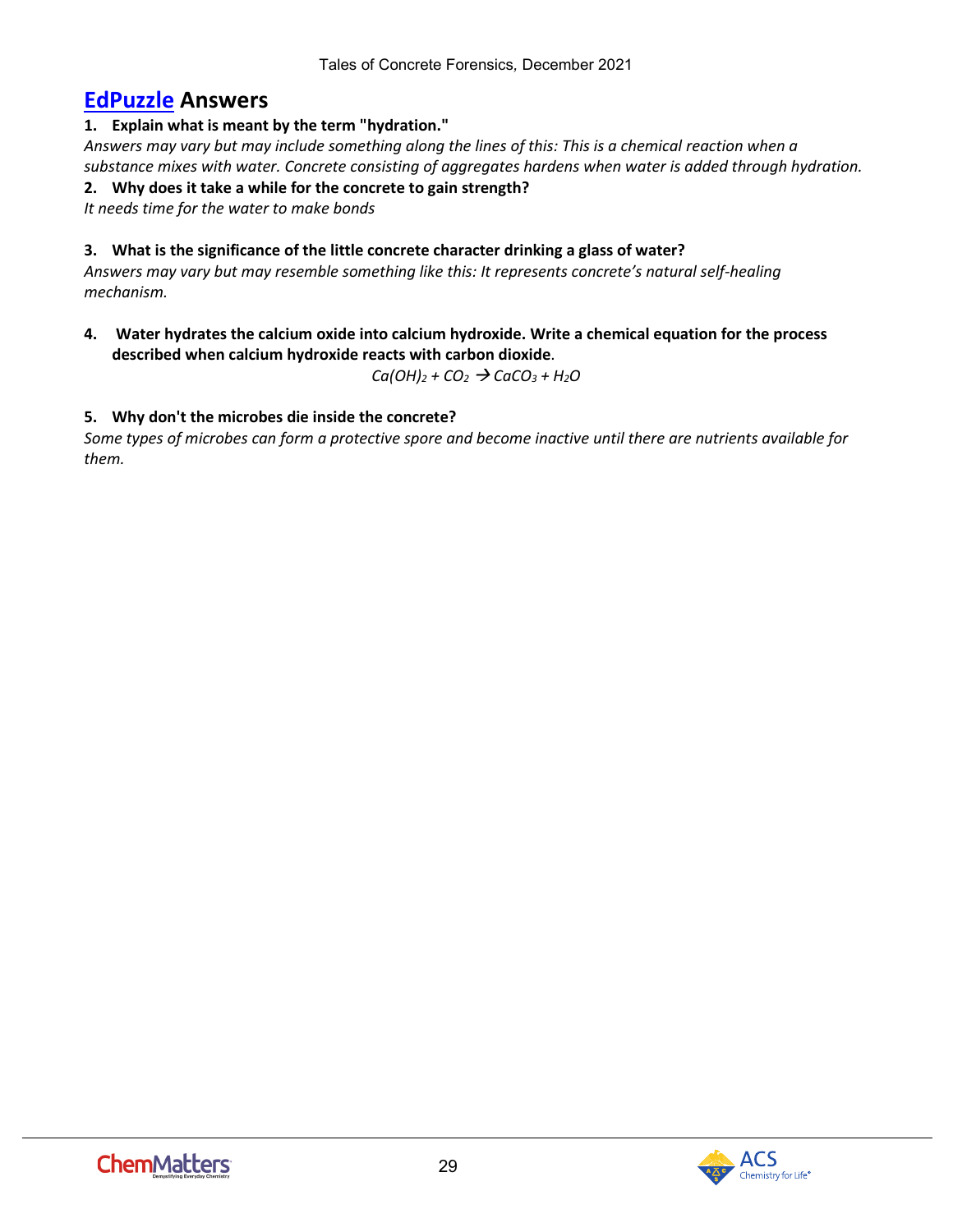# **Additional Resources**

#### <span id="page-29-0"></span>**Lessons and lesson plans**

**So, You Think Concrete Dries Out? Lesson:** Students will learn about the hydration process by creating samples of concrete and weighing them before and after the hydration process. [https://www.cement.org/learn/education/concrete-in-the-classroom-\(grades-7-12\)/lesson-5-so-you-think](https://www.cement.org/learn/education/concrete-in-the-classroom-(grades-7-12)/lesson-5-so-you-think-concrete-dries-out-)[concrete-dries-out-](https://www.cement.org/learn/education/concrete-in-the-classroom-(grades-7-12)/lesson-5-so-you-think-concrete-dries-out-)

**Chemistry of Cement**: In this Activity, students use a commercially prepared cement mix to investigate the factors involved in the hardening of cement into concrete. Students manipulate variables such as concentration, curing temperature, and additions to the mixture, as well as testing the products for strength or hardness. <https://pubs.acs.org/doi/abs/10.1021/ed083p1472A>

**Making Concrete**: Students will test to see how varying proportions of cement, water, and different aggregates affect the properties of their concrete mixtures. Using the scientific method, they can theorize which mixture will increase the stability and strength of their concrete mixture. <https://edu.rsc.org/resources/making-concrete/2022.article>

**What if cracks in concrete could fix themselves? Edpuzzle**: Students can watch a video and answer questions on how concrete is prone to catastrophic cracking that has immense financial and environmental impacts and how scientists are trying to overcome these issues.

<https://edpuzzle.com/media/6192e4011ae0394171078b0a>

#### **Other Resources/Possible Extension Activities**

**Ask Nature Search:** Have students explore several interesting innovations of concrete inspired by nature [https://asknature.org/?s=concrete&page=0&is\\_v=1](https://asknature.org/?s=concrete&page=0&is_v=1)

**Have students research different ways that scientists and engineers are making concrete "greener."** Some examples are:

**Alternative materials could shrink concrete's giant carbon footprint:** 

<https://cen.acs.org/materials/inorganic-chemistry/Alternative-materials-shrink-concretes-giant/98/i45> **Building's hard problem- making concrete green:** <https://www.bbc.com/news/business-56716859> **Eco-Friendly Alternatives to Traditional Concrete**: [https://www.specifyconcrete.org/blog/eco-friendly](https://www.specifyconcrete.org/blog/eco-friendly-alternatives-to-traditional-concrete)[alternatives-to-traditional-concrete](https://www.specifyconcrete.org/blog/eco-friendly-alternatives-to-traditional-concrete)

**Is Greener Concrete the Key to Sustainable Construction?:**

<https://www.constructconnect.com/blog/greener-concrete-key-sustainable-construction> **The material could change the world… for a third time:** [https://youtu.be/hRI0ymx\\_6aw](https://youtu.be/hRI0ymx_6aw)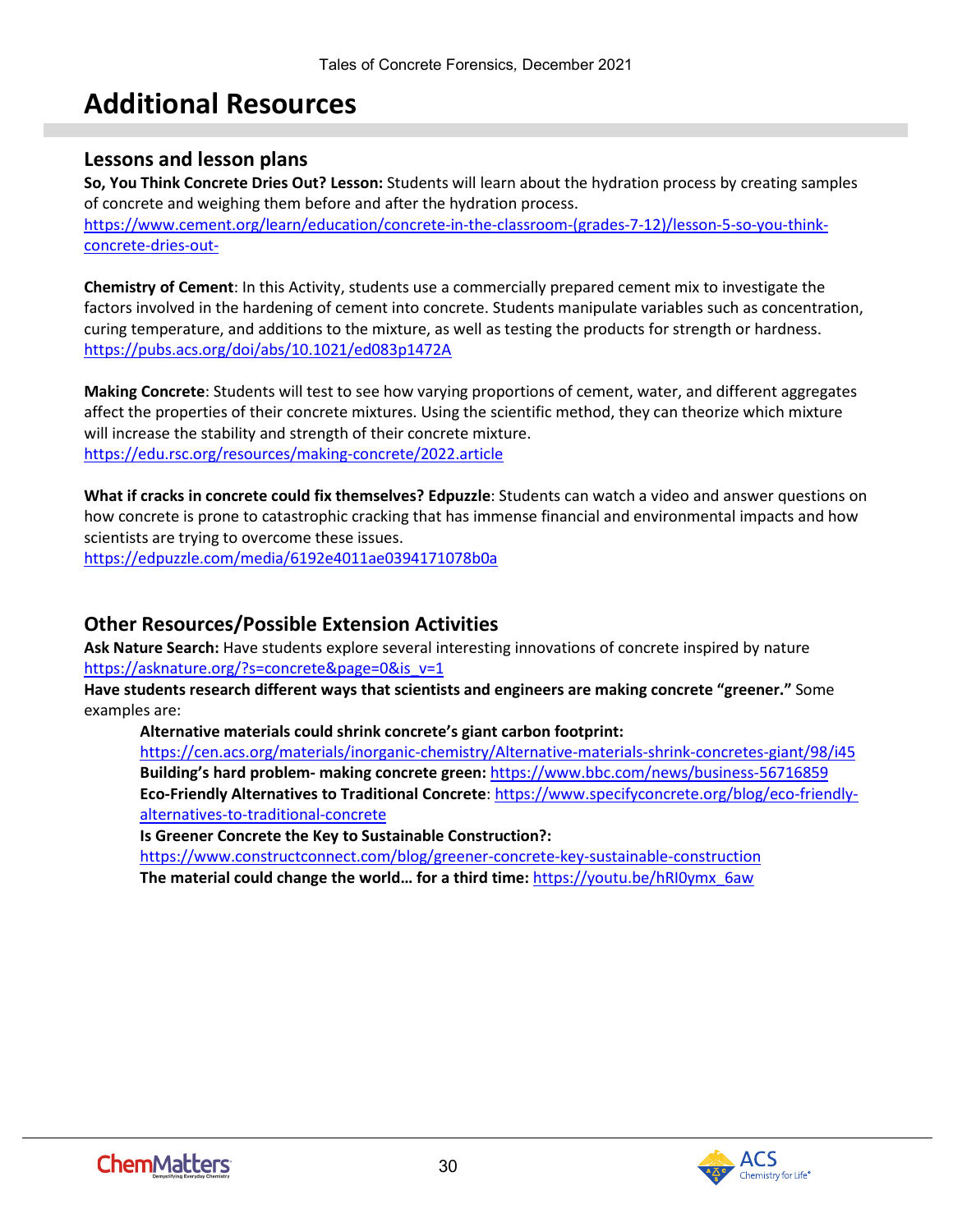# <span id="page-30-0"></span>**Chemistry Concepts, Standards, and Teaching Strategies**

#### **Connections to Chemistry Concepts**

The following chemistry concepts are highlighted in this article:

- Chemical change
- Physical properties
- Mixtures

#### **Correlations to Next Generation Science Standards**

This article can be used to achieve the following performance expectations of NGSS:

**HS-ETS1-3.** Evaluate a solution to a complex real-world problem based on prioritized criteria and tradeoffs that account for a range of constraints, including cost, safety, reliability, and aesthetics, as well as possible social, cultural, and environmental impacts.

#### **Disciplinary Core Ideas:**

• ETS1.B: Developing possible solutions

#### **Crosscutting Concepts:**

- Cause and effect
- Systems and system models

#### **Science and Engineering Practices:**

- Analyzing and interpreting data
- Constructing explanations and designing solutions

#### **Nature of Science:**

• Scientific knowledge is based on empirical evidence.

#### **Correlations to Common Core State Standards**

See how *ChemMatters* correlates to the **[Common Core State Standards](https://www.acs.org/content/acs/en/education/resources/highschool/chemmatters/teachers-guide.html)** online.

#### **Teaching Strategies**

Consider the following tips and strategies for incorporating this article into your classroom:

- **Alternative to Anticipation Guide:** Before reading, ask students what they know about concrete, how it is made, and problems with concrete structures. Their initial ideas can be collected electronically via Jamboard, Padlet, or similar technology.
	- $\circ$  As they read, students can find information to confirm or refute their original ideas.
	- $\circ$  After they read, ask students what they learned about carbon dioxide.
- After students have read and discussed the article, consider showing the ACS Reactions Video "Science of Concrete and the Surfside Condo Collapse" a[t https://youtu.be/4Nr3w1BQE18](https://youtu.be/4Nr3w1BQE18) to learn more about the science of concrete and what may have happened at the Surfside Condo.

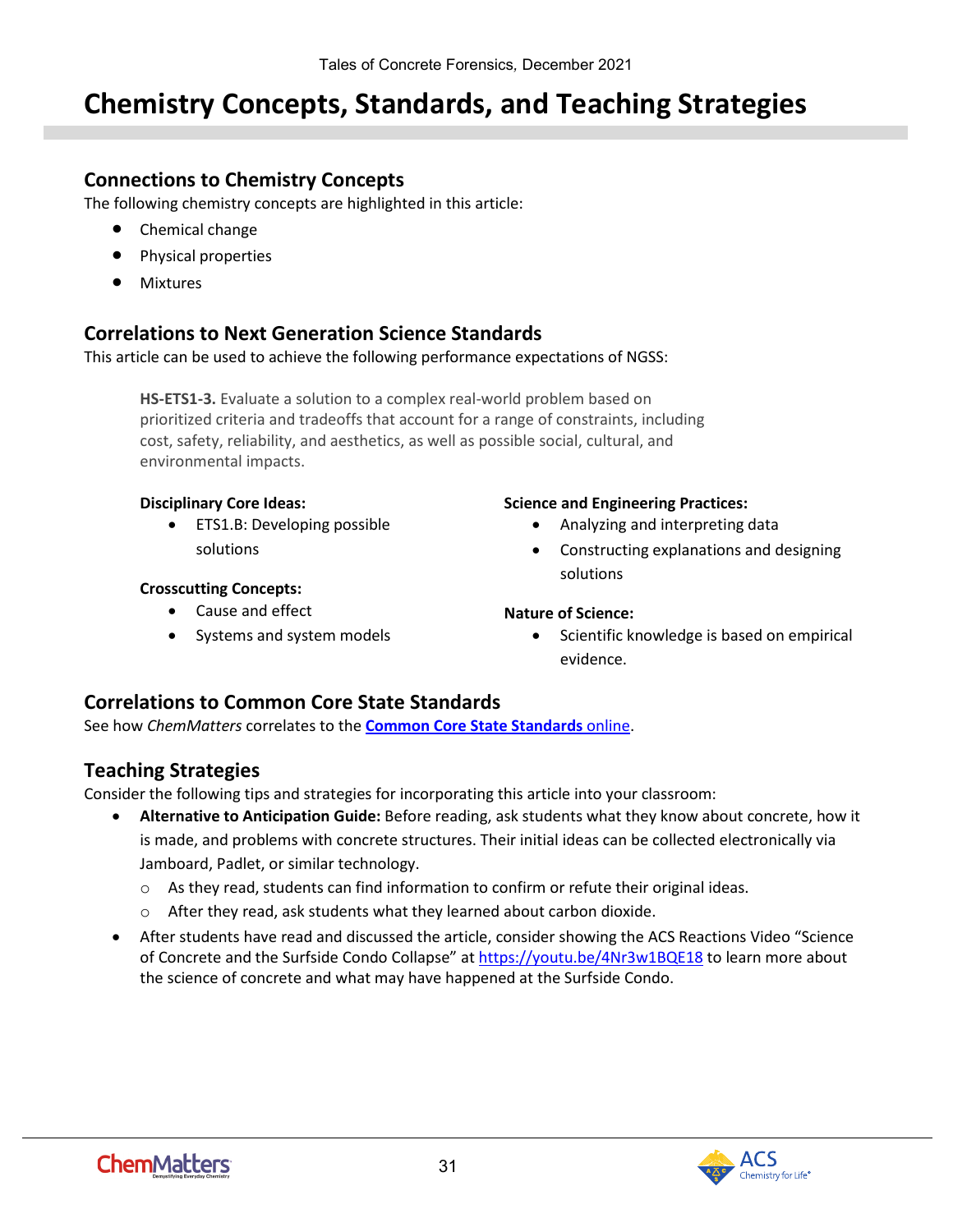# **ChemMatters Demystifying Everyday Chemistry**

# **Teacher's Guide**

# <span id="page-31-0"></span>**The Mesmerizing Pull of Ferrofluids**

# *December 2021*

# **Table of Contents**

### *[Anticipation Guide 3](#page-32-0)3*

Activate students' prior knowledge and engage them before they read the article.

### *[Reading Comprehension Questions](#page-33-0) 34*

These questions are designed to help students read the article (and graphics) carefully. They can help the teacher assess how well students understand the content and help direct the need for follow-up discussions and/or activities. You'll find the questions ordered in increasing difficulty.

### *[Graphic Organizer](#page-35-0) 36*

This helps students locate and analyze information from the article. Students should use their own words and not copy entire sentences from the article. Encourage the use of bullet points.

### *[Answers](#page-36-0) 37*

Access the answers to reading comprehension questions and a rubric to assess the graphic organizer.

### *[Additional Resources](#page-38-0) 39*

Here you will find additional labs, simulations, lessons, and project ideas that you can use with your students alongside this article.

32

### *[Chemistry Concepts, Standards, and Teaching Strategies](#page-39-0) 40*

# **ChemMatters**

#### **ACS** Themistry for Life®

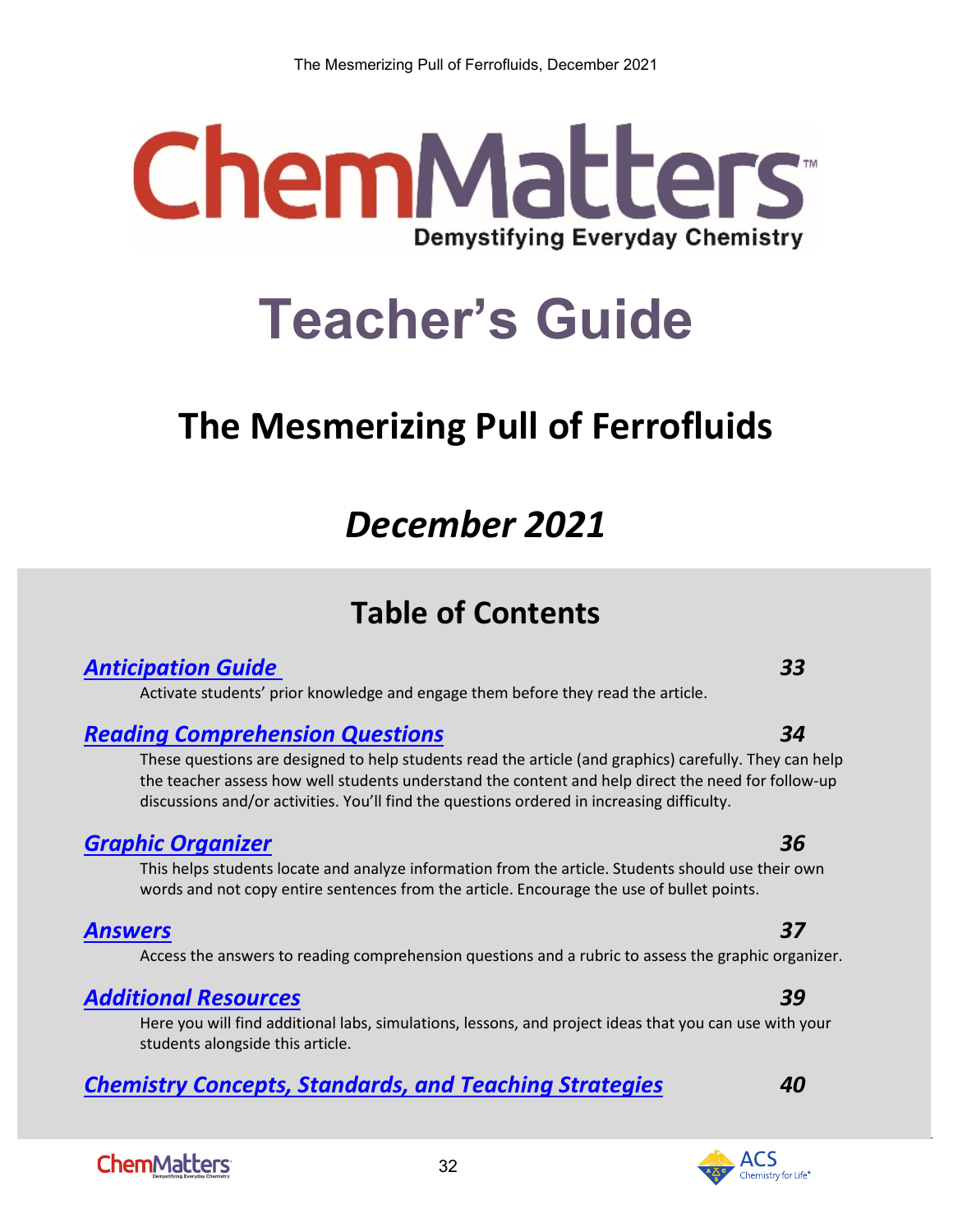# <span id="page-32-0"></span>**Anticipation Guide**

Name:

**Directions:** *Before reading the article***,** in the first column, write "A" or "D," indicating your **A**greement or **D**isagreement with each statement. Complete the activity in the box.

As you read, compare your opinions with information from the article. In the space under each statement, cite information from the article that supports or refutes your original ideas.

| Me | <b>Text</b> | <b>Statement</b>                                                                                                            |
|----|-------------|-----------------------------------------------------------------------------------------------------------------------------|
|    |             | 1. Ferrofluids come in many colors.                                                                                         |
|    |             | 2. Magnetite is a naturally occurring mineral containing iron.                                                              |
|    |             | 3. Iron's electron configuration is the key to its magnetic properties.                                                     |
|    |             | 4. Iron (II) and iron (III) have the same number of electrons in the d-subshell.                                            |
|    |             | 5. Iron (II) has a larger magnetic field than iron (III).                                                                   |
|    |             | 6. The spins of neighboring iron atoms in magnetite are oriented randomly.                                                  |
|    |             | 7. Ferrofluids are colloidal suspensions containing magnetite and oil.                                                      |
|    |             | 8. Ferrofluids have been around for hundreds of years.                                                                      |
|    |             | 9. Dollar bills have ferrofluids as an anti-counterfeiting feature.                                                         |
|    |             | 10. Researchers are developing ways to use ferrofluids to target the delivery of<br>medicine to specific sites in the body. |

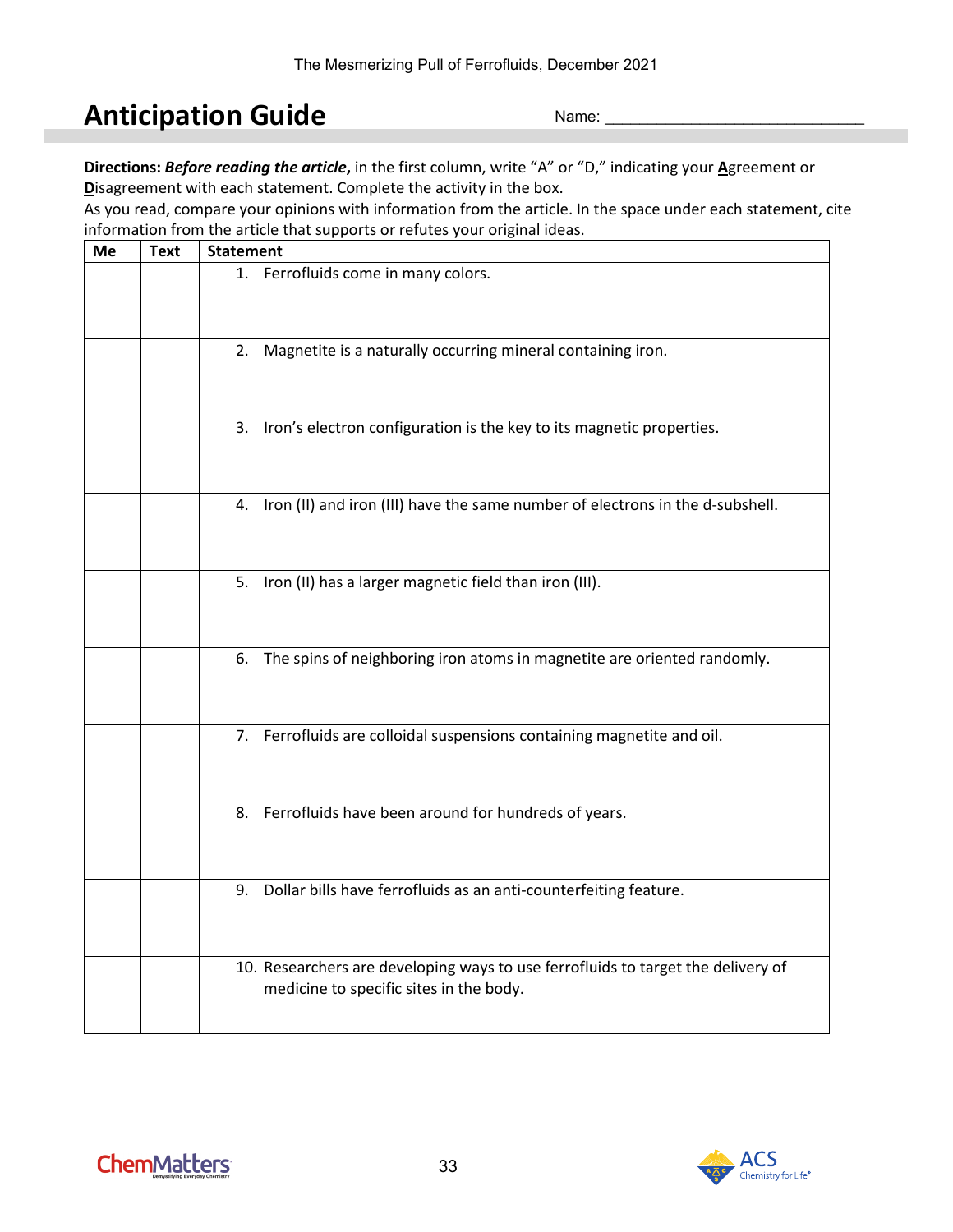# <span id="page-33-0"></span>**Student Reading Comprehension Questions**

Name:

**Directions**: Use the article to answer the questions below.

- 1. What is the chemical composition of ferrofluids?
- 2. Write the electron configuration for a neutral (ground state) iron atom.
- 3. Write the electron configuration for the  $Fe^{+2}$  and  $Fe^{+3}$  ions.
- 4. Compare and contrast paramagnetism and ferrimagnetism.
- 5. Define a colloid and give an everyday example (other than ferrofluids) of a common colloid.
- 6. List some common uses of ferrofluids
- 7. Write the orbital diagrams for the Fe<sup>+2</sup> and Fe<sup>+3</sup> ions and use the diagrams to explain why Fe<sup>+3</sup> is more magnetic than Fe+2.
- 8. The article focuses on the magnetic properties of ferrofluids, list some common other magnetic metals. What is the strongest magnetic in the world composed of?

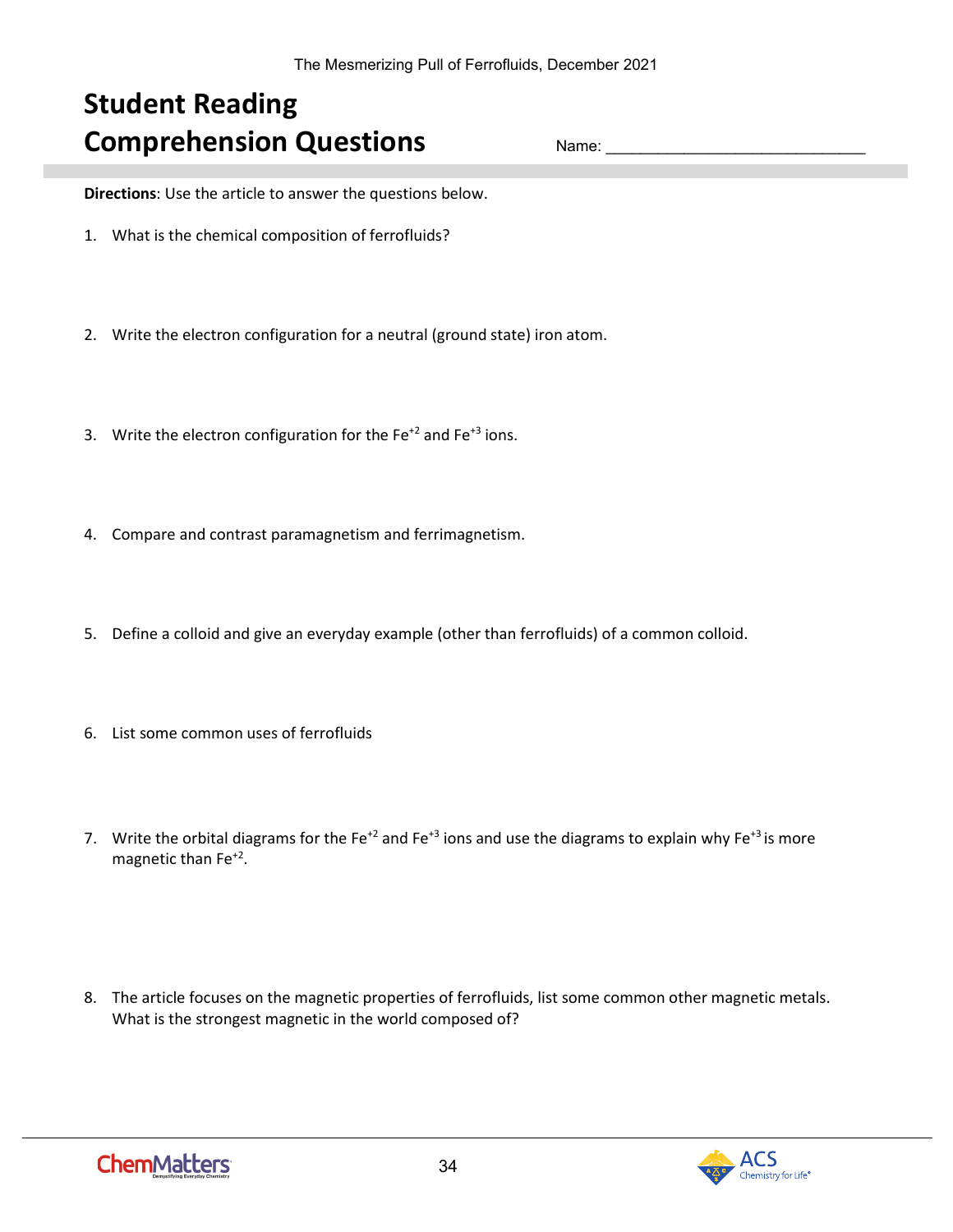## **Student Reading Comprehension Questions, cont.**

- 9. Ferrofluids were originally developed as a possible additive to rocket fuel. What is the composition of rocket fuel and how does it compare to the gasoline used in cars?
- 10. Research and explain how ferrofluids made rocket fuel less efficient and thus rejected as a possible additive to rocket fuel.

#### **Questions for Further Learning**  *Write your answers on another piece of paper if needed.*

1. Prolonged, commercial, space travel seems to be a primary goal of companies such as SpaceX and Blue Origin. Humans need three basic components of life to survive a long trip into space: Air (gas), water (liquid), and food (solid). What state of matter, based on its properties, is best suited for prolonged space travel? Explain your reasoning.

2. Create an infographic (Digital or hand drawn) about the chemistry of ferrofluids. The infographic must include information on the uses of ferrofluids, composition, colloids, magnetism, and have visuals.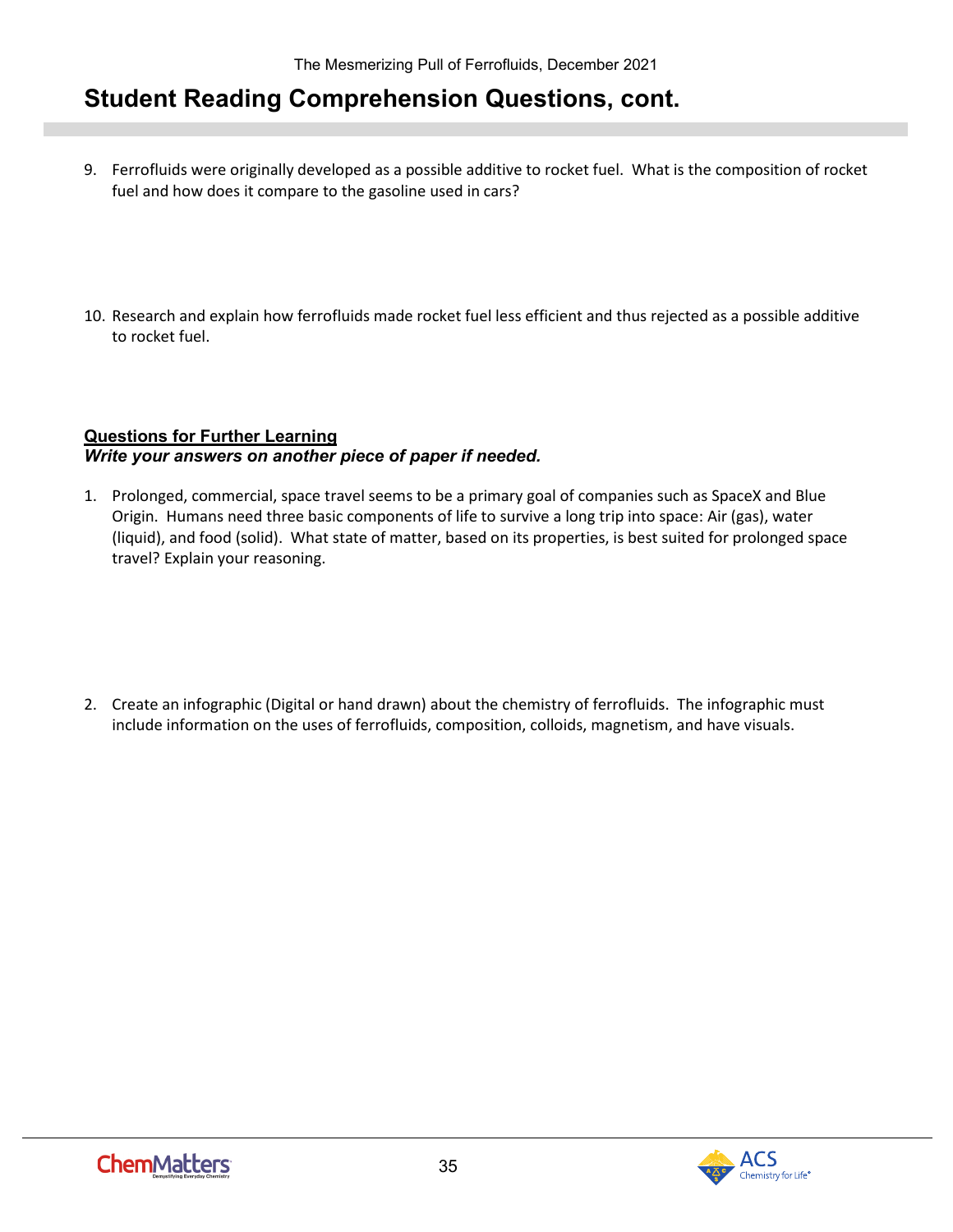# <span id="page-35-0"></span>**Graphic Organizer**

Name:

**Directions**: As you read, complete the graphic organizer below to describe adhesives

| <b>Properties</b>            | What they are made of        |
|------------------------------|------------------------------|
| Ferrofluids<br>How they work | Uses (now and in the future) |
|                              |                              |

**Summary:** On the back of this sheet, write a one-sentence (18 words or less) summary to describe ferrofluids.

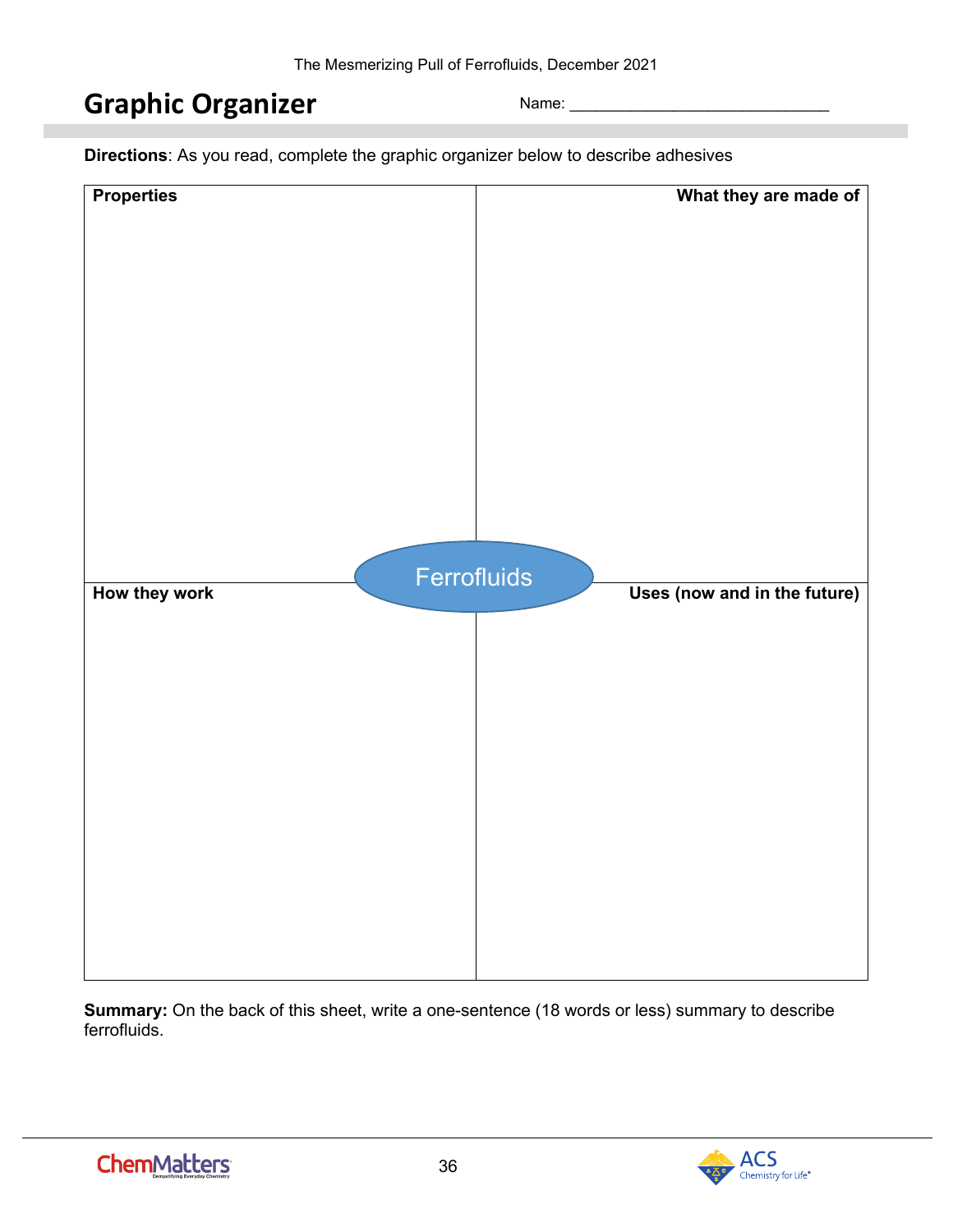# <span id="page-36-0"></span>**Answers to Reading Comprehension Questions & Graphic Organizer Rubric**

- **1. What is the chemical composition of ferrofluids?** *Ferrofluids contain iron in the form of Fe3O4, commonly known as magnetite, oil, and a surfactant (oleic acid or soy lecithin).*
- **2. Write the electron configuration for a neutral (ground state) iron atom.** *1s2 2s2 2p6 3s2 3p6 4s2 3d6*
- **3. Write the electron configuration for the Fe+2 and Fe+3 ions.** *Fe +2 1s2 2s2 2p6 3s2 3p6 3d6 Fe +3 1s2 2s2 2p6 3s2 3p6 3d5*
- **4. Compare and contrast paramagnetism and ferrimagnetism.**  *In paramagnetism the electron spins are randomly oriented and causes a weak attraction to a magnetic field. In ferromagnetism the electron spins are parallel which causes a strong attraction to a magnetic field.*
- **5. Define a colloid and give an everyday example (other than ferrofluids) of a common colloid.**  *A colloid, in simple terms, is a mixture of one substance spread out evenly inside another substance. Examples: Mayonnaise, whipped cream, butter.*

#### **6. List some common uses of ferrofluids**

*Ferrofluids are used in speakers, currency as an anti-counterfeiting measure, and computer chips. Researchers are developing possible uses for ferrofluids in the medical field and to clean up oil spills.*

**7.** Write the orbital diagrams for the Fe<sup>+2</sup> and Fe<sup>+3</sup> ions and use the diagrams to explain why Fe<sup>+3</sup> is more **magnetic than Fe+2.** 

The orbital diagram for Fe<sup>+2</sup> should end in 3d<sup>6</sup> and the orbital diagram for Fe<sup>+3</sup> should end in 3d<sup>5</sup>. Fe<sup>+3</sup> *contains 5 unpaired electrons, while Fe+2 has 4 unpaired electrons which makes it more magnetic.*

**8. The article focuses on the magnetic properties of ferrofluids, list some common other magnetic metals. What is the strongest magnetic in the world composed of?**

*The strongest magnets in the world are composed of neodymium (Nd). Nickel and cobalt are other examples of magnetic metals.*

**9. Ferrofluids were originally developed as a possible additive to rocket fuel. What is the composition of rocket fuel and how does it compare to the gasoline used in cars?** *The solid component of rocket fuel is composed of aluminum and ammonium perchlorate. The liquid component is composed of liquid hydrogen and liquid oxygen. Both are used to produce a power reaction that propels a rocket into space. Regular gasoline is a mixture of many hydrocarbons derived from oil such as isoalkanes and butane.* 

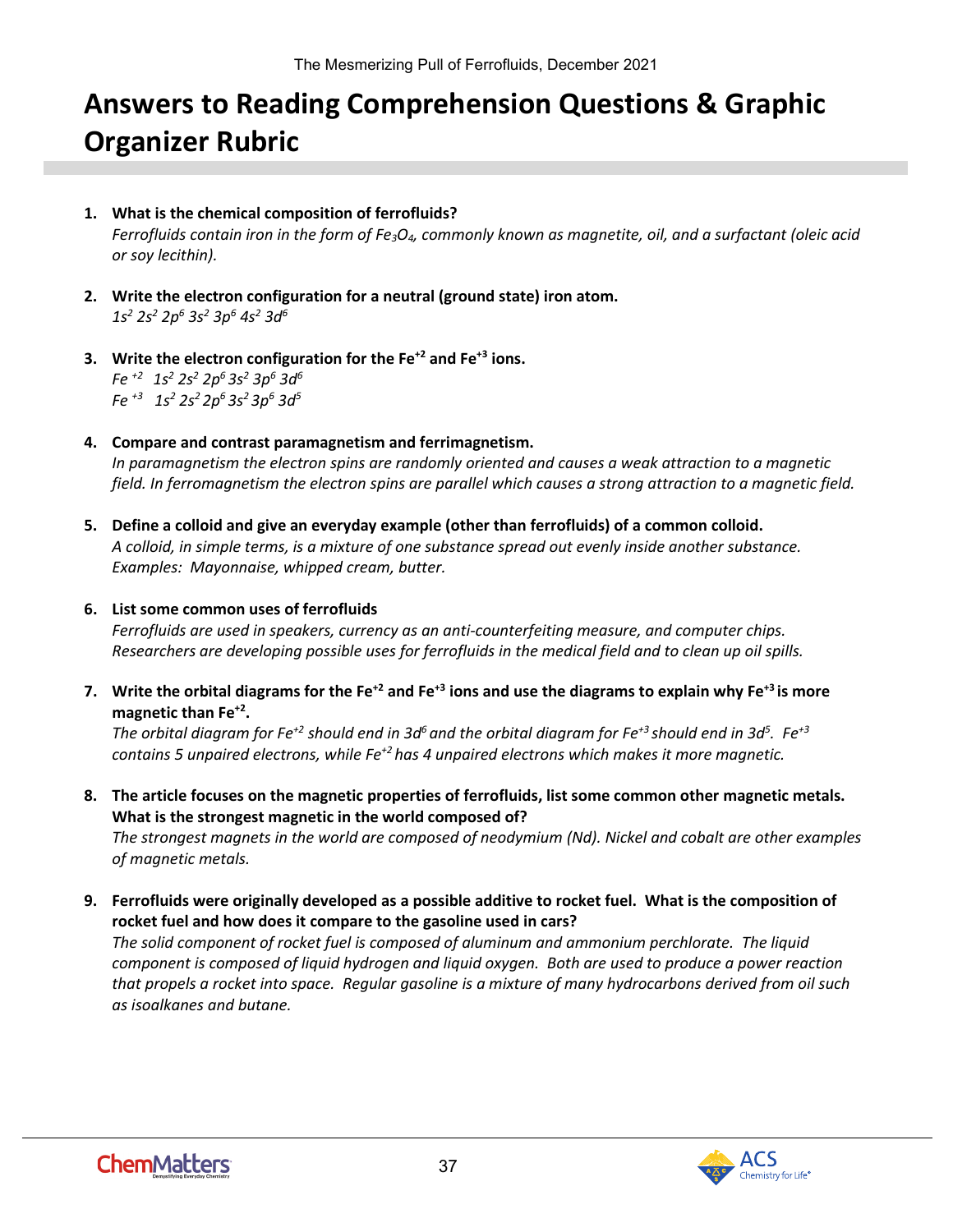**10. Research and explain how ferrofluids made rocket fuel less efficient and thus rejected as a possible additive to rocket fuel.**

*NASA scientists realized that in the low gravity of space the the use for ferrofluids was not needed therefore the extra weight of ferrofluids to the fuel mixture was deemed inefficient and thus canceled due to the creation of simpler, lighter alternatives.* 

#### **Questions for Further Learning**

**1. Prolonged, commercial, space travel seems to be a primary goal of companies such as SpaceX and Blue Origin. Humans need three basic components of life to survive a long trip into space: Air (gas), water (liquid), and food (solid). What state of matter, based on its properties, is best suited for prolonged space travel? Explain your reasoning.**

*Gases, due to the fact that they can be compressed, are best suited for prolonged space travel. Travelers can compress a large amount of oxygen into tanks. Water and food cannot be compressed and will add a great deal of weight and take up significant space inside a prolonged space flight.* 

**2. Create an infographic (Digital or hand drawn) about the chemistry of ferrofluids. The infographic must include information on the uses of ferrofluids, composition, colloids, magnetism, and have visuals.**  *Answers will vary.* 

# **Graphic Organizer Rubric**

If you use the Graphic Organizer to evaluate student performance, you may want to develop a grading rubric such as the one below.

| <b>Score</b>  | <b>Description</b>       | <b>Evidence</b>                                                           |
|---------------|--------------------------|---------------------------------------------------------------------------|
| 4             | Excellent                | Complete; details provided; demonstrates deep understanding.              |
| 3             | Good                     | Complete; few details provided; demonstrates some understanding.          |
| $\mathcal{P}$ | Fair                     | Incomplete; few details provided; some misconceptions evident.            |
|               | Poor                     | Very incomplete; no details provided; many misconceptions evident.        |
| 0             | <b>Not</b><br>acceptable | So incomplete that no judgment can be made about student<br>understanding |

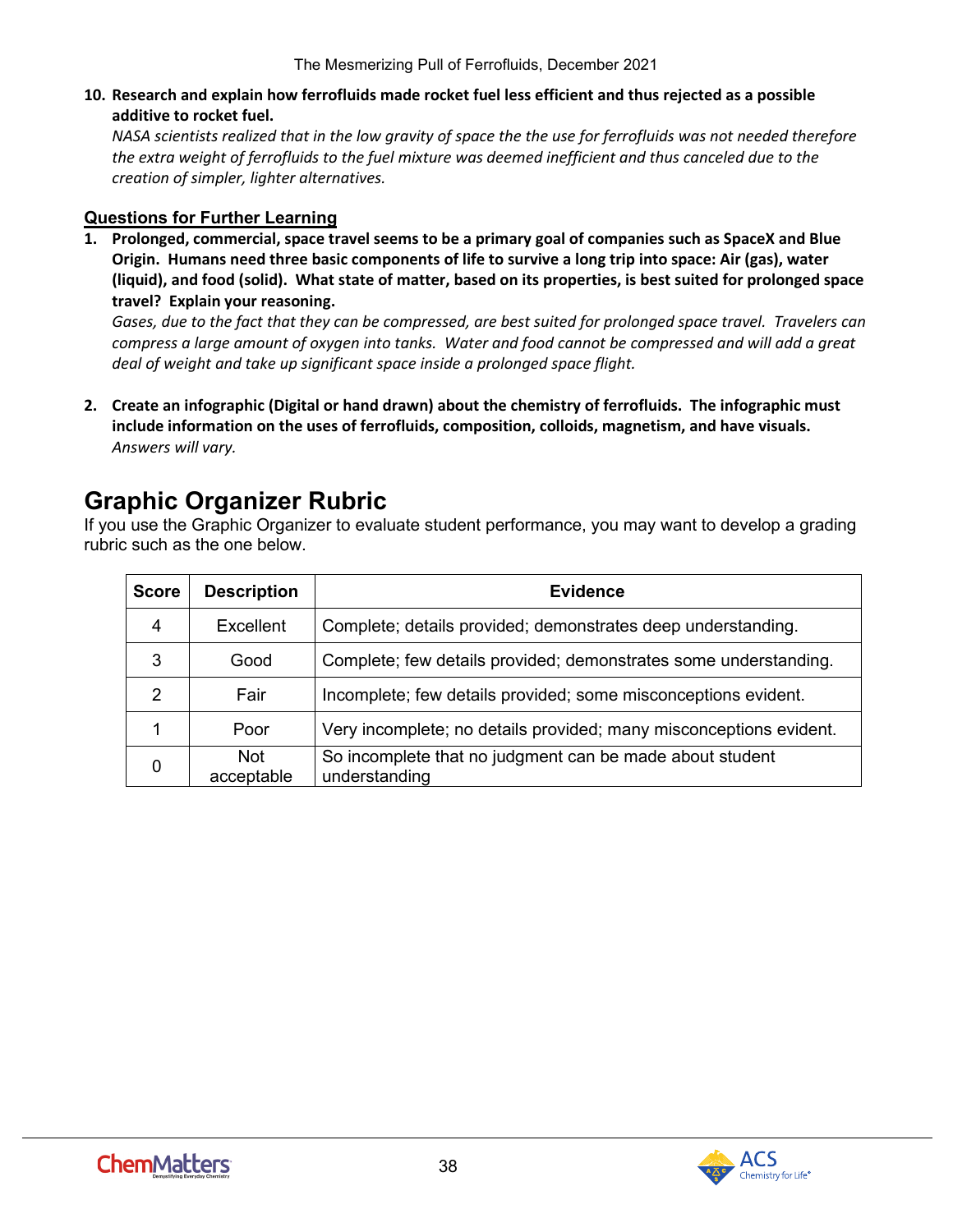# **Additional Resources**

#### <span id="page-38-0"></span>**Lessons and lesson plans**

**Electron Configuration Activity**: In this activity students will learn how to apply the Aufbau principle, Pauli exclusion principle, and Hund's rule to model electron configurations and orbital diagrams. <https://teachchemistry.org/classroom-resources/electron-configuration-and-orbital-diagrams>

**Metallic Bonding & Magnetics Demonstration:** Students will observe how electrons flow through a metal in an example of metallic bonding.

<https://teachchemistry.org/classroom-resources/metallic-bonding-magnetics>

**Rocket Challenge:** Students will have the opportunity to construct a rocket, with the challenges of both designing it and preparing a chemical reaction for its "fuel" in order to propel the rocket the highest possible distance.

<https://teachchemistry.org/classroom-resources/rocket-challenge>

#### **Other Resources**

**Making Chemistry Visible with Magnets Webinar:** See how Doug Ragan uses his colored magnetic circles and molecule magnets to enhance his students' understanding of the particulate level of chemistry. Doug has used them to describe everything from simple solid, liquid, gas representations to balancing equations, formula writing, molecule building, and even to help his students write redox half reactions correctly. <https://teachchemistry.org/professional-development/webinars/making-chemistry-visible-with-magnets>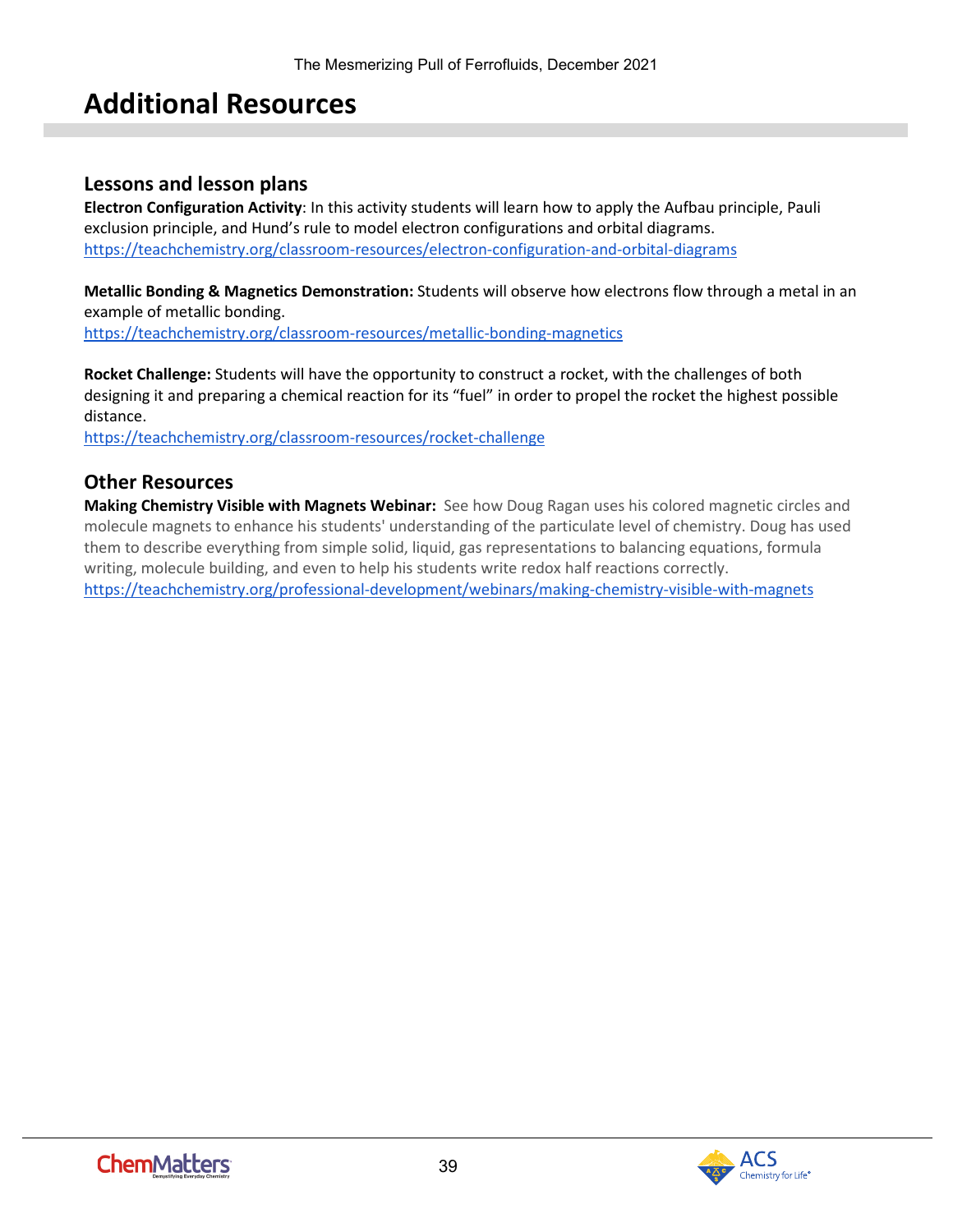# <span id="page-39-0"></span>**Chemistry Concepts, Standards, and Teaching Strategies**

#### **Connections to Chemistry Concepts**

The following chemistry concepts are highlighted in this article:

- Electron configuration
- Orbitals
- Periodic table
- Physical properties

#### **Correlations to Next Generation Science Standards**

This article can be used to achieve the following performance expectations and dimensions of NGSS:

**HS-PS1-1.** Use a model to illustrate that cellular respiration is a chemical process whereby the bonds of the periodic table as a model to predict the relative properties of elements based on the patterns of electrons in the outermost energy level of atoms.

**HS-ETS1-2.** Design a solution to a complex real-world problem by breaking it down into smaller, more manageable problems that can be solved through engineering.

#### **Disciplinary Core Ideas:**

- PS1.A: Structure and properties of matter
- ETS1C: Optimizing the design solution

#### **Crosscutting Concepts:**

- Patterns
- Structure and function

#### **Science and Engineering Practices:**

- Developing and using models
- Constructing explanations and designing solutions

#### **Nature of Science:**

• Scientific knowledge assumes an order and consistency in natural systems.

### **Correlations to Common Core State Standards**

See how *ChemMatters* correlates to the **[Common Core State Standards](https://www.acs.org/content/acs/en/education/resources/highschool/chemmatters/teachers-guide.html)** online.

### **Teaching Strategies**

Consider the following tips and strategies for incorporating this article into your classroom:

- **Alternative to Anticipation Guide:** Before reading, ask students what they know about magnets, and if they have ever seen liquid magnets. Their initial ideas can be collected electronically via Jamboard, Padlet, or similar technology.
	- $\circ$  As they read, students can find information to confirm or refute their original ideas.
	- o After they read, ask students what they learned about ferrofluids.